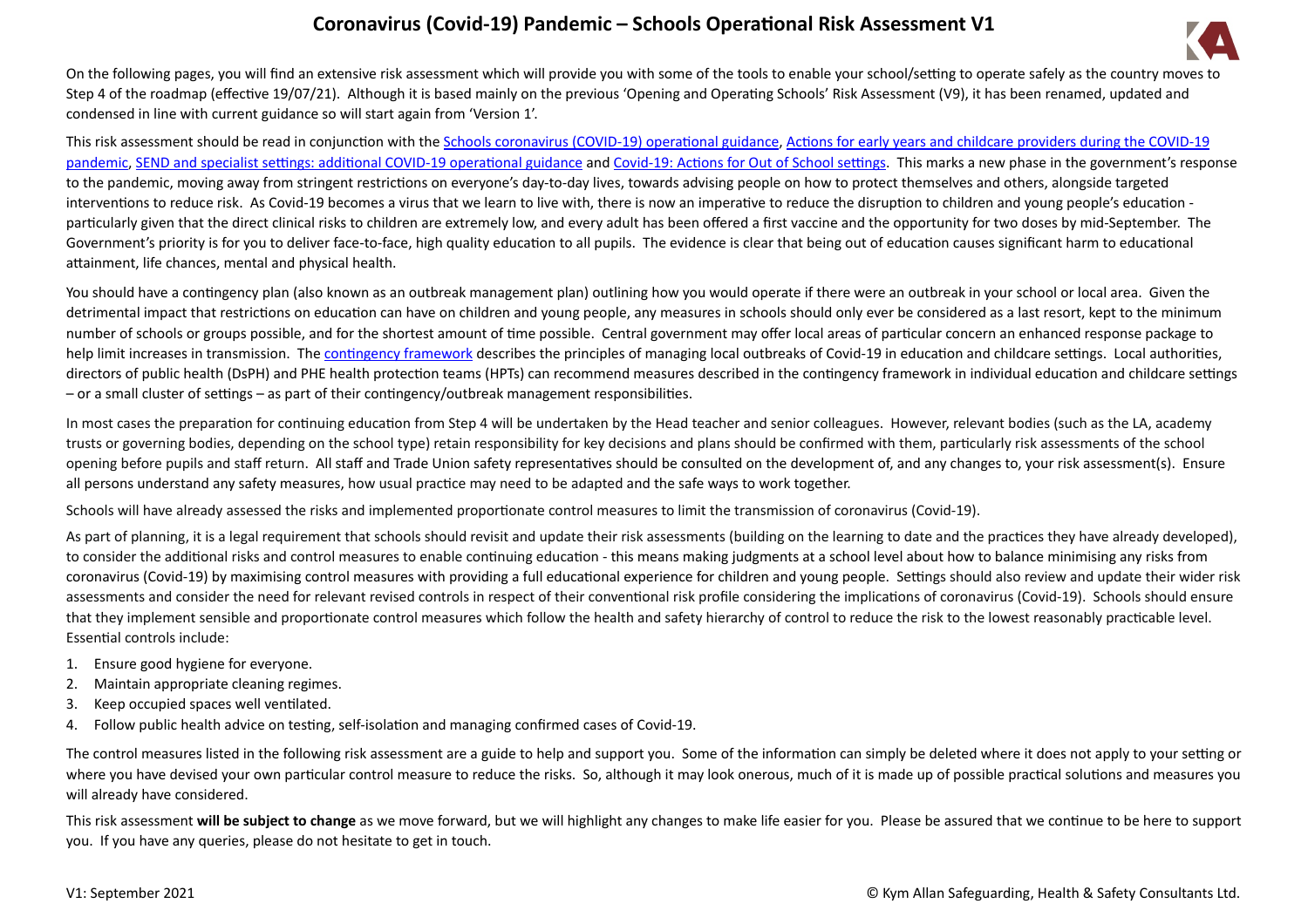Stay safe, keep well and take care.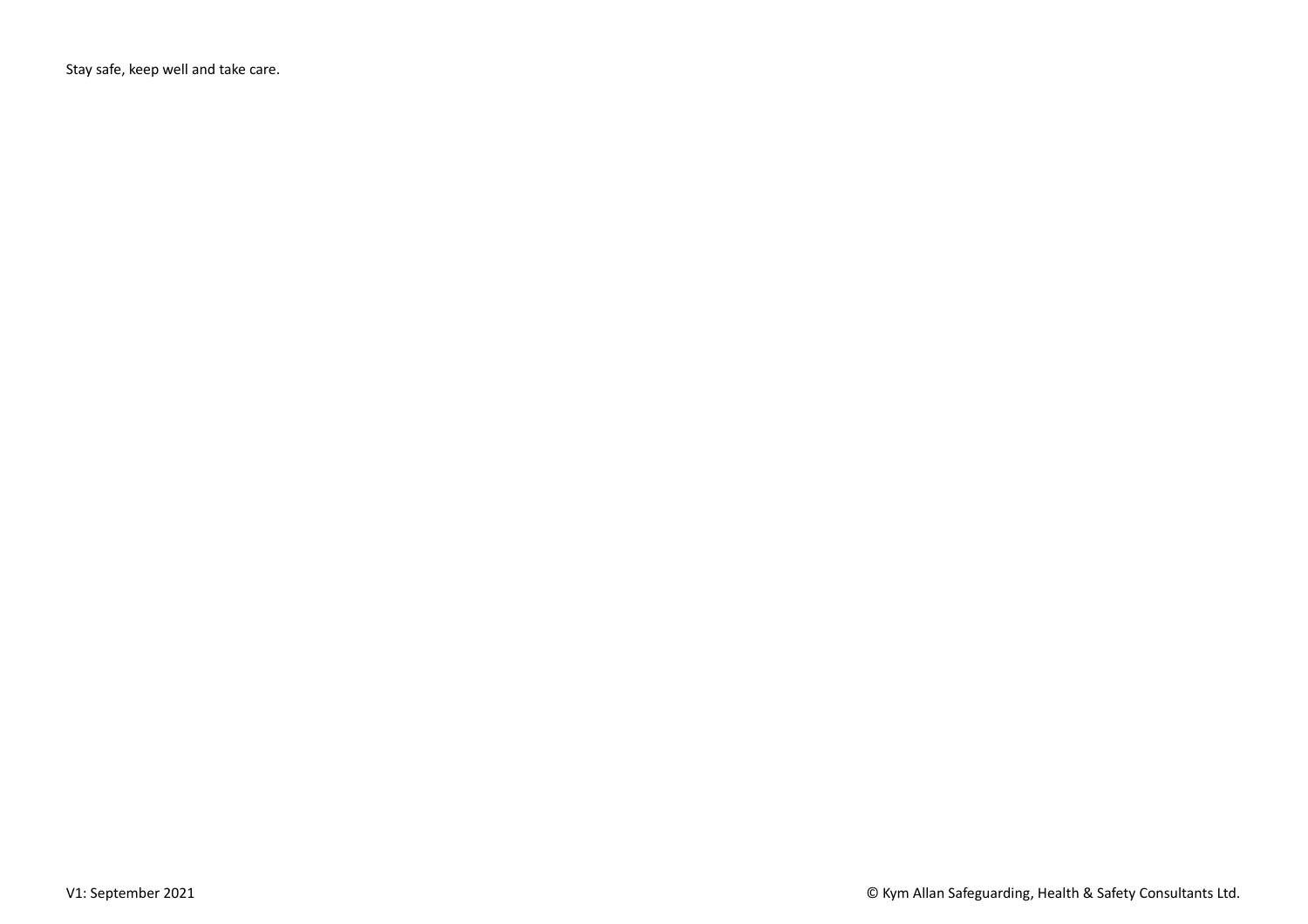

| Activity:                     | <b>School Operations during Coronavirus (Covid-19) Pandemic</b>                                                                                                                                                                                                                                                                                                                                                                                                                                                                                                                                                                                                                                                                                                                                                                                                                                                                                                                                                                          |                 |                              |           |               | <b>Great Corby School</b>                                                                                                                                                                                                                                                                                                                                                                                              |
|-------------------------------|------------------------------------------------------------------------------------------------------------------------------------------------------------------------------------------------------------------------------------------------------------------------------------------------------------------------------------------------------------------------------------------------------------------------------------------------------------------------------------------------------------------------------------------------------------------------------------------------------------------------------------------------------------------------------------------------------------------------------------------------------------------------------------------------------------------------------------------------------------------------------------------------------------------------------------------------------------------------------------------------------------------------------------------|-----------------|------------------------------|-----------|---------------|------------------------------------------------------------------------------------------------------------------------------------------------------------------------------------------------------------------------------------------------------------------------------------------------------------------------------------------------------------------------------------------------------------------------|
| Assessor:                     | Kirsty Williamson                                                                                                                                                                                                                                                                                                                                                                                                                                                                                                                                                                                                                                                                                                                                                                                                                                                                                                                                                                                                                        | <b>Ref No.:</b> |                              |           | Distribution: | Staff, governors, school website                                                                                                                                                                                                                                                                                                                                                                                       |
| Date:                         | 23.8.2021                                                                                                                                                                                                                                                                                                                                                                                                                                                                                                                                                                                                                                                                                                                                                                                                                                                                                                                                                                                                                                |                 | <b>Proposed Review Date:</b> | 24.9.2021 | Signed:       | Williams                                                                                                                                                                                                                                                                                                                                                                                                               |
| <b>Individuals</b><br>at Risk | All employees, pupils, visitors, contractors, members of the public, the people they live with and their other close contacts, in particular, vulnerable children (as classified by DfE or LA<br>has pre-existing medical conditions, and first aiders/nurses/intimate care providers.                                                                                                                                                                                                                                                                                                                                                                                                                                                                                                                                                                                                                                                                                                                                                   |                 |                              |           |               | guidance or school), vulnerable adults, anyone who is Black, Asian, Minority Ethnic (BAME), young/ inexperienced workers, new/ expectant mothers, anyone experiencing ill-health or who                                                                                                                                                                                                                                |
| <b>Risks</b>                  | Covid-19 or the novel coronavirus (Covid-19) is a new, highly infectious and serious respiratory illness that can cause death, critical illness, and other serious and potentially long-term health<br>complications we are still learning about. The virus can be transmitted by contact with a bodily fluid containing it, most commonly saliva droplets dispersed into the air (aerosols) through<br>talking, coughing, sneezing, and the performance of some healthcare tasks, which are then breathed in by other people nearby or the droplets land on surfaces that others touch, getting<br>into their body when they then touch their face, especially their own mouth, nose and eyes. This may lead to anxiety and other wellbeing issues amongst staff, pupils and parents. Risks<br>arising from lack of building/equipment particularly during periods of partial or full closure. The ability to effectively implement fire and other emergency procedures may be compromised<br>due to reduced staff numbers for example. |                 |                              |           |               |                                                                                                                                                                                                                                                                                                                                                                                                                        |
|                               | operational guidance and Covid-19: Actions for Out of School settings.                                                                                                                                                                                                                                                                                                                                                                                                                                                                                                                                                                                                                                                                                                                                                                                                                                                                                                                                                                   |                 |                              |           |               | The Schools coronavirus (COVID-19) operational guidance is intended to support schools, both mainstream and alternative provision. Independent schools are expected to follow the control measures set<br>out in the guidance in the same way. Separate guidance is also available for Actions for early years and childcare providers during the COVID-19 pandemic, SEND and specialist settings: additional COVID-19 |
|                               | Separate Covid-19 Risk Assessments are available on the KAHSC website for Boarding Schools, Delivering lunch parcels, Home to school transport (school commissioned) and Home Visits.                                                                                                                                                                                                                                                                                                                                                                                                                                                                                                                                                                                                                                                                                                                                                                                                                                                    |                 |                              |           |               |                                                                                                                                                                                                                                                                                                                                                                                                                        |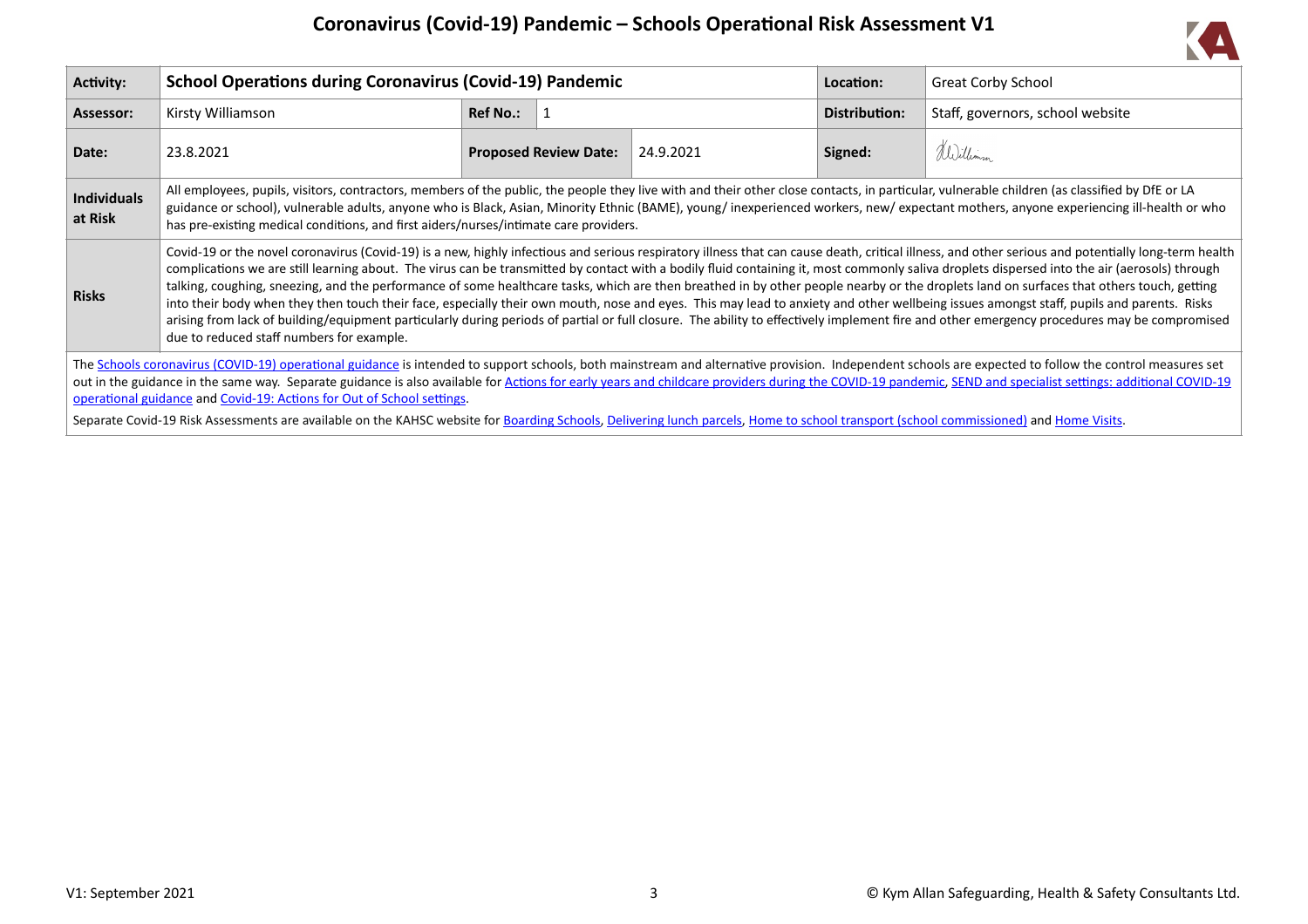| Hazards &<br><b>Risk</b><br><b>Associated Risks</b><br>Rating                    | <b>Control Measures</b><br>What are we doing now?                                                                                                                                                                                                                                                                                                                                                                                                                                                                                                                                                                                                                                                                                                                                                                                                                                                                                                                                                                                                                                                                                                                                                                                                                                                                                                                                                                                                                                                                                                                                                                                                                                                                                                                                                                                                                                                                                                                                                                                                                                                                                                                                                                                                                                                                                                                                                                                                                                                                                                                                                                                                                                                                                                                                                                                                                                                                                                                                                                                                                                                                                                                                                                                                                                                                                                                                                                                                                                                                                                                                                                                                                                                                                                                                                          | <b>Notes/Additional Control Measures</b><br>What more do we need to explain/do?                                                                                                                                                                                                                                                                                                                                                                                                                                                                                                                                                                                                                                                                                                                                                                                                                                                                                                                                                                                                                                                                                                                                                                                                                                                                                                                                                                                                                                                                                                                                                            | <b>Residual</b><br><b>Risk</b> |
|----------------------------------------------------------------------------------|------------------------------------------------------------------------------------------------------------------------------------------------------------------------------------------------------------------------------------------------------------------------------------------------------------------------------------------------------------------------------------------------------------------------------------------------------------------------------------------------------------------------------------------------------------------------------------------------------------------------------------------------------------------------------------------------------------------------------------------------------------------------------------------------------------------------------------------------------------------------------------------------------------------------------------------------------------------------------------------------------------------------------------------------------------------------------------------------------------------------------------------------------------------------------------------------------------------------------------------------------------------------------------------------------------------------------------------------------------------------------------------------------------------------------------------------------------------------------------------------------------------------------------------------------------------------------------------------------------------------------------------------------------------------------------------------------------------------------------------------------------------------------------------------------------------------------------------------------------------------------------------------------------------------------------------------------------------------------------------------------------------------------------------------------------------------------------------------------------------------------------------------------------------------------------------------------------------------------------------------------------------------------------------------------------------------------------------------------------------------------------------------------------------------------------------------------------------------------------------------------------------------------------------------------------------------------------------------------------------------------------------------------------------------------------------------------------------------------------------------------------------------------------------------------------------------------------------------------------------------------------------------------------------------------------------------------------------------------------------------------------------------------------------------------------------------------------------------------------------------------------------------------------------------------------------------------------------------------------------------------------------------------------------------------------------------------------------------------------------------------------------------------------------------------------------------------------------------------------------------------------------------------------------------------------------------------------------------------------------------------------------------------------------------------------------------------------------------------------------------------------------------------------------------------------|--------------------------------------------------------------------------------------------------------------------------------------------------------------------------------------------------------------------------------------------------------------------------------------------------------------------------------------------------------------------------------------------------------------------------------------------------------------------------------------------------------------------------------------------------------------------------------------------------------------------------------------------------------------------------------------------------------------------------------------------------------------------------------------------------------------------------------------------------------------------------------------------------------------------------------------------------------------------------------------------------------------------------------------------------------------------------------------------------------------------------------------------------------------------------------------------------------------------------------------------------------------------------------------------------------------------------------------------------------------------------------------------------------------------------------------------------------------------------------------------------------------------------------------------------------------------------------------------------------------------------------------------|--------------------------------|
| An individual<br>High<br>develops Covid-19<br>symptoms or has<br>a positive test | Pupils, staff and other adults should follow public health advice on when to self-isolate and what to<br>$\Box$<br>do. They should not come into school if they have COVID-19 symptoms (a new continual cough, a<br>temperature in excess of 37.8°C or a loss of, or change in their normal sense of taste or smell<br>(anosmia) $\star$ ), have had a positive PCR test result or other reasons requiring them to stay at home<br>due to the risk of them passing on Covid-19 (e.g. they are required to quarantine).<br>If anyone in school develops COVID-19 symptoms, however mild, we will send them home and they<br>$\Box$<br>should follow public health advice and self-isolate and should arrange to have a test:<br>if a child or member of staff tests negative, then they should stay at home until they feel well<br>and at least 2 more days if they have had diarrhoea or vomiting but can safely return<br>thereafter;<br>if a child or member of staff with symptoms tests positive, they should follow the <i>'stay at</i><br>home: guidance for households with possible or confirmed coronavirus (COVID-19) infection'<br>and must continue to self-isolate for at least from the day of onset of their symptoms and for<br>the following 10 full days and then return to school only if they do not have a temperature (a<br>cough or anosmia can last for several weeks once the infection has gone). The period of<br>isolation starts from the day they became symptomatic and the following 10 full days. If they<br>still have a high temperature, they should keep self-isolating until their temperature returns to<br>normal;<br>if a child or member of staff is not experiencing symptoms but has tested positive for Covid-19,<br>they must self-isolate starting from the day the test was taken and the next 10 full days. If<br>symptoms develop during this isolation period, then they must restart the 10 day isolation<br>from the day after symptoms developed.<br>If a pupil in a boarding school shows symptoms, they should usually self-isolate in their residential<br>$\Box$<br>setting so that their usual support can continue, others may then benefit from self-isolating in their<br>family home.<br>For everyone with symptoms, they should avoid using public transport and, wherever possible, be<br>$\Box$<br>collected by a member of their family or household.<br>If a pupil is awaiting collection, they should be left in a room on their own if possible and safe to do<br>$\Box$<br>so. A window should be opened for fresh air ventilation if possible. Appropriate PPE should also be<br>used if close contact is necessary, further information on this can be found in the use of PPE in<br>education, childcare and children's social care settings guidance. Any rooms they use should be<br>cleaned after they have left.<br>The household (including any siblings and pupils in boarding schools) should follow the PHE stay at<br>$\Box$<br>home guidance for households with possible or confirmed coronavirus (COVID-19) infection and<br>refer to 'Close Contacts' overleaf.<br>Nurseries & Nursery Provision within schools & those on the Early Years Register ONLY: We will<br>$\Box$<br>notify Ofsted within 14 days of any confirmed cases of coronavirus (Covid-19) in the setting (either<br>child or staff member) and if the setting is advised by Public Health to close as a result. This should<br>be done online via tell Ofsted if you have a Covid-19 related incident.<br><b>Asymptomatic testing</b><br>Testing remains important in reducing the risk of transmission of infection within schools. That is<br>why, whilst some measures are relaxed, others will remain, and if necessary, in response to the | * In addition, if any staff or pupils test positive for<br>Covid-19, public health may advise us to ask pupils<br>to get tested and isolate with a wider range of<br>symptoms, including: headache, diarrhoea, severe<br>fatigue and sore throat.<br>PHE has advised that routinely taking the<br>temperature of pupils is not recommended as this<br>is an unreliable method for identifying Covid-19.<br>Anyone with coronavirus (Covid-19) symptoms<br>should not visit the GP, pharmacy, urgent care<br>centre or a hospital unless advised to do so.<br><b>Cumbrian Schools: Telephone the Cumbria</b><br>Covid-19 Call Centre if we have a positive case of<br>coronavirus in school (staff or pupils). Do NOT give<br>this Tel No. to parents/non-staff. Any queries about<br>a suspected case to be emailed to:<br>EducationIPC@cumbria.gov.uk (inbox monitored by<br>CCC Public Health team Monday to Friday).<br>Non Cumbrian Schools/any school: Contact the<br>DfE Helpline: 0800 046 8687 & select Option 1 for<br>advice on the action to take in response to a<br>positive case. If, following triage, further expert<br>advice is required the adviser will escalate the<br>school's call to the local health protection team<br>who will provide definitive advice on who must be<br>sent home.<br>A small supply of fluid-resistant surgical face masks<br>should be available - PPE is stored in the staff toilet.<br>Whilst waiting to be collected be outside if possible.<br>If this is not possible, use the Sheducation or the<br>foyer. Keep areas well ventilated and ensure room/<br>area is cleaned after use. |                                |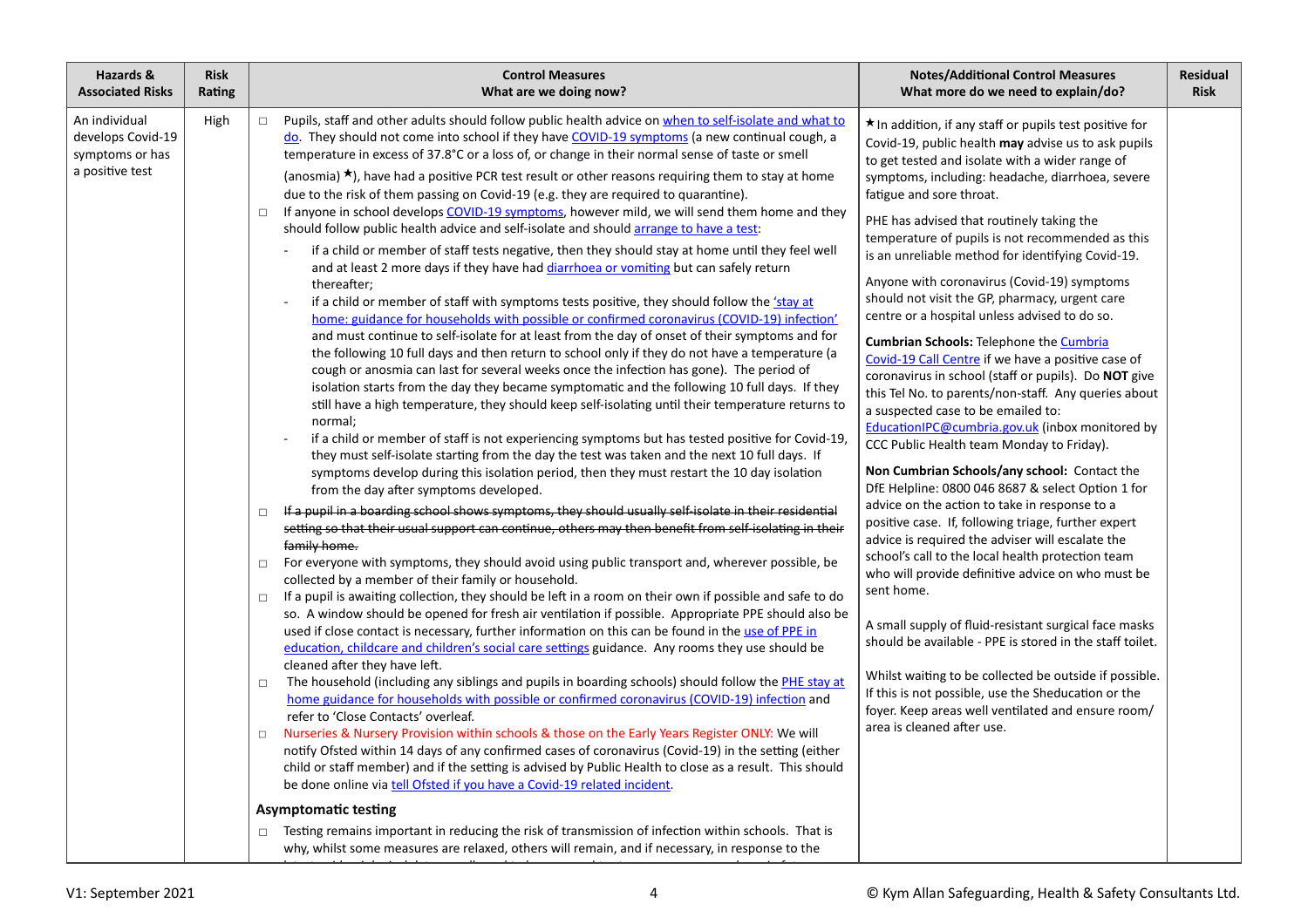| Hazards &<br><b>Associated Risks</b>                                                         | <b>Risk</b><br>Rating | <b>Control Measures</b><br>What are we doing now?                                                                                                                                                                                                                                                                                                                                                                                                                                                                                                                                                                                                                                                                                                                                      | <b>Notes/Additional Control Measures</b><br>What more do we need to explain/do?                                                                                                                                                                                                                                                                                                                                                                                                                                                                                                                                                                                                                                                                                                                                                                                                                                                                                        | <b>Residual</b><br><b>Risk</b> |  |
|----------------------------------------------------------------------------------------------|-----------------------|----------------------------------------------------------------------------------------------------------------------------------------------------------------------------------------------------------------------------------------------------------------------------------------------------------------------------------------------------------------------------------------------------------------------------------------------------------------------------------------------------------------------------------------------------------------------------------------------------------------------------------------------------------------------------------------------------------------------------------------------------------------------------------------|------------------------------------------------------------------------------------------------------------------------------------------------------------------------------------------------------------------------------------------------------------------------------------------------------------------------------------------------------------------------------------------------------------------------------------------------------------------------------------------------------------------------------------------------------------------------------------------------------------------------------------------------------------------------------------------------------------------------------------------------------------------------------------------------------------------------------------------------------------------------------------------------------------------------------------------------------------------------|--------------------------------|--|
| An individual has<br>been identified as<br>a close contact of<br>a positive<br>Covid-19 case | High                  | <b>Definition of a Close Contact</b><br>A contact is a person who has been close to someone who has tested positive for Covid-19. A<br>$\Box$<br>person can be a contact any time from 2 days before the person who tested positive developed<br>their symptoms (or, if they did not have any symptoms, from 2 days before the date their positive<br>test was taken), and up to 10 days after, as this is when they can pass the infection on to others. A<br>risk assessment may be undertaken to determine this, but a contact can be:                                                                                                                                                                                                                                              | Refer to: Guidance for contacts of people with<br>confirmed coronavirus (COVID-19) infection who do<br>not live with the person and Stay at home:<br>guidance for households with possible or confirmed<br>coronavirus (COVID-19) infection                                                                                                                                                                                                                                                                                                                                                                                                                                                                                                                                                                                                                                                                                                                            |                                |  |
|                                                                                              |                       | anyone who lives in the same household as another person who has Covid-19 symptoms or has<br>tested positive for Covid-19;<br>anyone who has had any of the following types of contact with someone who has tested positive<br>for Covid-19:                                                                                                                                                                                                                                                                                                                                                                                                                                                                                                                                           |                                                                                                                                                                                                                                                                                                                                                                                                                                                                                                                                                                                                                                                                                                                                                                                                                                                                                                                                                                        |                                |  |
|                                                                                              |                       | face-to-face contact including being coughed on or having a face-to-face conversation<br>within 1m<br>been within 1m for 1 minute or longer without face-to-face contact<br>been within 2m of someone for more than 15 minutes (either as a one-off contact, or added<br>up together over one day)                                                                                                                                                                                                                                                                                                                                                                                                                                                                                     |                                                                                                                                                                                                                                                                                                                                                                                                                                                                                                                                                                                                                                                                                                                                                                                                                                                                                                                                                                        |                                |  |
|                                                                                              |                       | A person may also be a close contact if they have travelled in the same vehicle or plane as a person<br>$\Box$<br>who has tested positive for Covid-19.                                                                                                                                                                                                                                                                                                                                                                                                                                                                                                                                                                                                                                |                                                                                                                                                                                                                                                                                                                                                                                                                                                                                                                                                                                                                                                                                                                                                                                                                                                                                                                                                                        |                                |  |
|                                                                                              |                       | Tracing close contacts and isolation                                                                                                                                                                                                                                                                                                                                                                                                                                                                                                                                                                                                                                                                                                                                                   |                                                                                                                                                                                                                                                                                                                                                                                                                                                                                                                                                                                                                                                                                                                                                                                                                                                                                                                                                                        |                                |  |
|                                                                                              |                       |                                                                                                                                                                                                                                                                                                                                                                                                                                                                                                                                                                                                                                                                                                                                                                                        | Close contacts will now be identified via NHS Test and Trace and we will no longer be expected to<br>$\Box$<br>undertake contact tracing.<br>NHS Test and Trace will work with the positive case and/or their parents to identify close contacts.<br>$\Box$<br>Contacts from a school setting will only be traced by NHS Test and Trace where the positive case<br>and/or their parent specifically identifies the individual as being a close contact. This is likely to be a<br>small number of individuals who would be most at risk of contracting Covid-19 due to the nature of<br>the close contact. We may be contacted in exceptional cases to help with identifying close contacts,<br>as currently happens in managing other infectious diseases.<br>Individuals are not required to self-isolate if they live in the same household as someone with<br>$\Box$<br>Covid-19, or are a close contact of someone with Covid-19, and any of the following apply: |                                |  |
|                                                                                              |                       | they are fully vaccinated (vaccinated with an MHRA approved Covid-19 vaccine in the UK, and<br>at least 14 days have passed since they received the recommended doses of that vaccine);<br>they are below the age of 18 years 6 months;<br>they have taken part in or are currently part of an approved Covid-19 vaccine trial;<br>they are not able to get vaccinated for medical reasons.                                                                                                                                                                                                                                                                                                                                                                                            |                                                                                                                                                                                                                                                                                                                                                                                                                                                                                                                                                                                                                                                                                                                                                                                                                                                                                                                                                                        |                                |  |
|                                                                                              |                       | NHS Test and Trace will contact them to let them know that they have been identified as a contact<br>$\Box$<br>and check whether they are legally required to self-isolate. If they are not legally required to self-<br>isolate, they will be provided with advice on testing and given guidance on preventing the spread of<br>Covid-19. Even if they do not have symptoms, they will be advised to have a PCR test as soon as<br>possible. We will encourage all individuals to take a PCR test if advised to do so. There is no<br>requirement to self-isolate while awaiting PCR test results and so individuals can attend the setting<br>as usual. Children aged 4 and under will not be advised to take a test unless the positive case was<br>someone in their own household. |                                                                                                                                                                                                                                                                                                                                                                                                                                                                                                                                                                                                                                                                                                                                                                                                                                                                                                                                                                        |                                |  |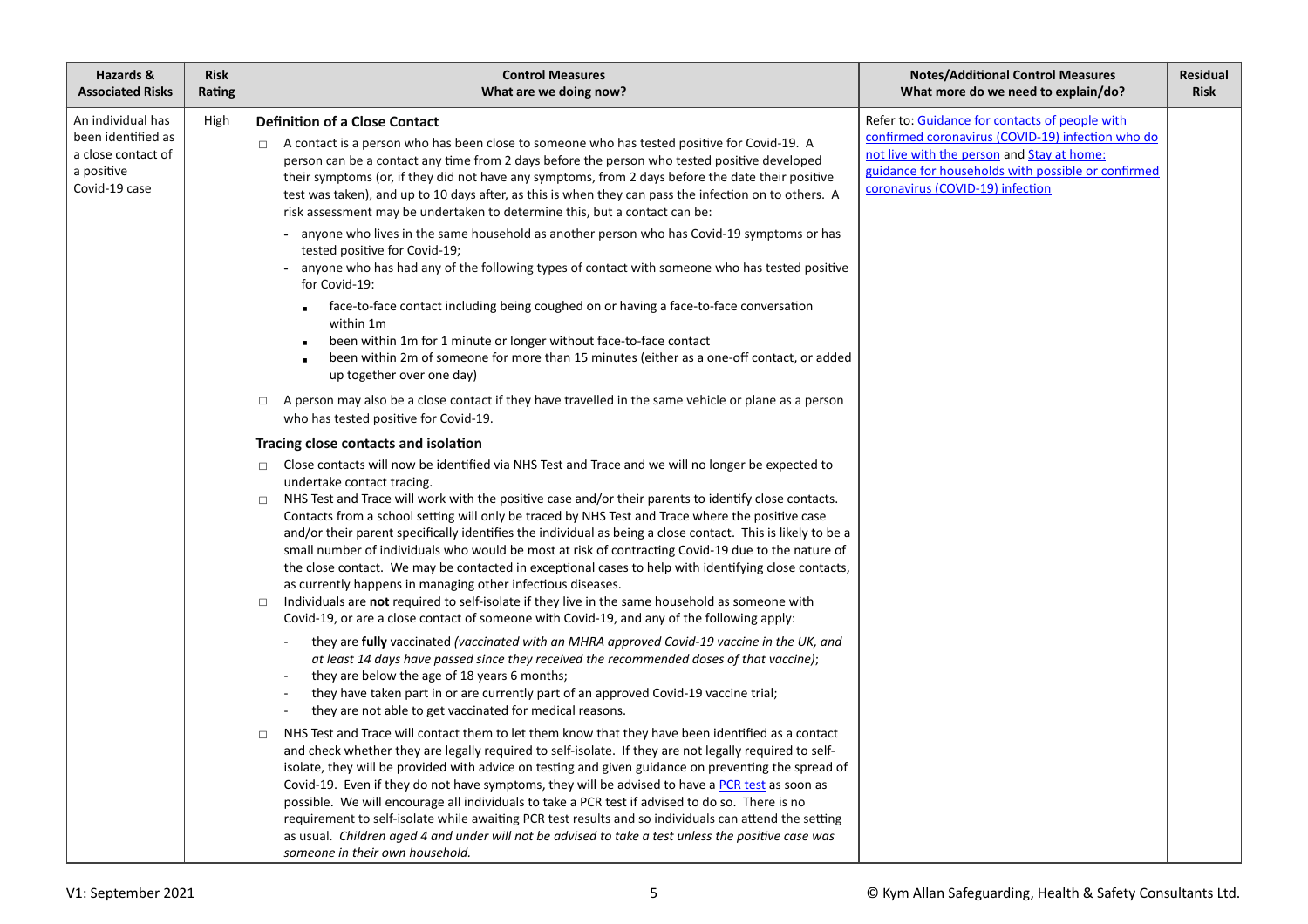| Hazards &<br><b>Associated Risks</b>                                                                   | <b>Risk</b><br>Rating | <b>Control Measures</b><br>What are we doing now?                                                                                                                                                                                                                                                                                                                                                                                                                                                                                                                                                                                                                                                                                                                                                                                                                                                                                                                                                                                                                                                                                                                                                                                                                                                                                                                                                                                                                                                                                                                                                                                                                                                                                                                                                                     | <b>Notes/Additional Control Measures</b><br>What more do we need to explain/do?                                                                                                                                                                                                                                                                                                             | <b>Residual</b><br><b>Risk</b> |
|--------------------------------------------------------------------------------------------------------|-----------------------|-----------------------------------------------------------------------------------------------------------------------------------------------------------------------------------------------------------------------------------------------------------------------------------------------------------------------------------------------------------------------------------------------------------------------------------------------------------------------------------------------------------------------------------------------------------------------------------------------------------------------------------------------------------------------------------------------------------------------------------------------------------------------------------------------------------------------------------------------------------------------------------------------------------------------------------------------------------------------------------------------------------------------------------------------------------------------------------------------------------------------------------------------------------------------------------------------------------------------------------------------------------------------------------------------------------------------------------------------------------------------------------------------------------------------------------------------------------------------------------------------------------------------------------------------------------------------------------------------------------------------------------------------------------------------------------------------------------------------------------------------------------------------------------------------------------------------|---------------------------------------------------------------------------------------------------------------------------------------------------------------------------------------------------------------------------------------------------------------------------------------------------------------------------------------------------------------------------------------------|--------------------------------|
| Clinically<br>vulnerable or<br>extremely<br>clinically<br>vulnerable<br>persons returning<br>to school | High                  | <b>Pupils</b><br>Pupils who are clinically extremely vulnerable (CEV)<br>All CEV children and young people should attend their education setting unless they are one of the<br>$\Box$<br>very small number of children and young people under paediatric or other specialist care who have<br>been advised by their clinician or other specialist not to attend.<br>We will provide remote education to pupils who are following public health advice.<br>$\Box$<br><b>Immunisation</b><br>As normal, we will engage with our local immunisation providers to provide routine immunisation<br>$\Box$<br>programmes on site, ensuring these will be delivered in keeping with the school's control measures.<br><b>School workforce</b><br>School leaders are best placed to determine the workforce required to meet the needs of their<br>$\Box$<br>pupils.<br>We will discuss any concerns individuals including those who may be clinically extremely vulnerable,<br>$\Box$<br>clinically vulnerable or at increased comparative risk from coronavirus, may have around their<br>particular circumstances, reassure staff about the protective measures in place and review their<br>specific Individual Risk Assessments with them.<br>Staff who are extremely clinically vulnerable (CEV)<br>Clinically extremely vulnerable (CEV) people are advised, as a minimum, to follow the same<br>$\Box$<br>guidance as everyone else. CEV people may wish to think particularly carefully about the additional<br>precautions they can continue to take.<br>Social distancing measures have now ended in the workplace, and it is no longer necessary for the<br>$\Box$<br>government to instruct people to work from home.<br>We will explain the measures we have in place to keep CEV staff safe at work.<br>$\Box$ | Refer to RCPCH: COVID-19 guidance on CEV<br>children & young people and DFE: Supporting<br>pupils at school with medical conditions<br>Refer to COVID-19: guidance on protecting people<br>defined on medical grounds as extremely<br>vulnerable, HSE: Protect vulnerable workers during<br>the coronavirus (COVID-19) pandemic & Talking<br>with your workers about preventing coronavirus |                                |
|                                                                                                        |                       | Staff who are pregnant<br>We will conduct a risk assessment for new and expectant mothers in line with the Management of<br>$\Box$<br>Health and Safety at Work Regulations 1999 (MHSW). Any risks identified at that point, or later<br>during the pregnancy, in the first 6 months after birth, or while the employee is still breastfeeding,<br>will be included and managed as part of the general workplace risk assessment.<br>We will follow the Royal College of Obstetricians and Gynaecology (RCOG) guidance and continue to<br>$\Box$<br>monitor for future updates to it.<br>Women less than 28 weeks pregnant with no underlying health conditions:                                                                                                                                                                                                                                                                                                                                                                                                                                                                                                                                                                                                                                                                                                                                                                                                                                                                                                                                                                                                                                                                                                                                                      | $(COVID-19)$<br>See also Coronavirus (COVID-19): advice for<br>pregnant employees, RCOG: Coronavirus<br>(COVID-19) infection & pregnancy and COVID-19<br>vaccination: a guide for women of childbearing age,<br>pregnant or breastfeeding                                                                                                                                                   |                                |
|                                                                                                        |                       | We will conduct a workplace risk assessment with each person and occupational health team.<br>$\Box$<br>They will only continue working if the risk assessment advises that it is safe to do so. This means<br>$\Box$<br>that we will remove or manage any risks. If this cannot be done, they will be offered suitable<br>alternative work or working arrangements (including working from home) or be suspended on<br>normal pay.<br>We will support each person with appropriate risk mitigation in line with recommendations to staff<br>$\Box$<br>arising from workplace risk assessment.<br>Women who are 28 weeks pregnant and beyond or with underlying health conditions:<br>Women 28 weeks pregnant and beyond or are pregnant and have an underlying health condition<br>$\Box$                                                                                                                                                                                                                                                                                                                                                                                                                                                                                                                                                                                                                                                                                                                                                                                                                                                                                                                                                                                                                            | Where necessary, we will provide equipment for<br>people to work at home safely and effectively and<br>guidance on how to work safely at home - refer to<br>the <b>ACAS Home Working Guide</b> , <b>ACAS Example</b><br>checklist for setting up homeworking and the HSE:<br>protect home workers                                                                                           |                                |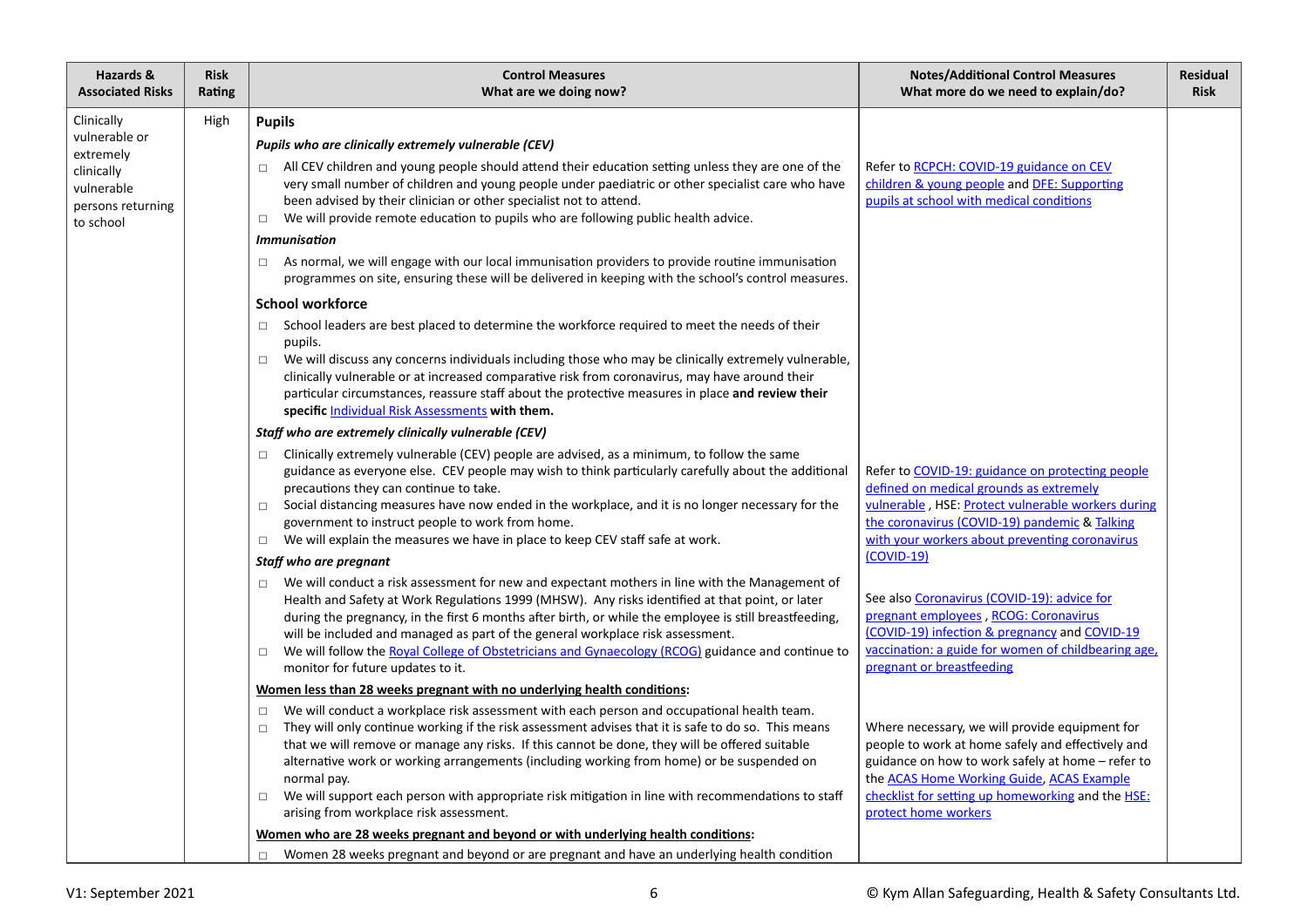| Hazards &<br><b>Associated Risks</b>                                                    | <b>Risk</b><br>Rating | <b>Control Measures</b><br>What are we doing now?                                                                                                                                                                                                                                                                                                                                                                                                                                                                                                                                                                                                                                                                                                                                                                                                                                                                                                                                                                                                                                                                                                                                                                                                                                                                                                                                                                               | <b>Notes/Additional Control Measures</b><br>What more do we need to explain/do?                                                                                                                                                                                                                                                                                               | <b>Residual</b><br><b>Risk</b> |
|-----------------------------------------------------------------------------------------|-----------------------|---------------------------------------------------------------------------------------------------------------------------------------------------------------------------------------------------------------------------------------------------------------------------------------------------------------------------------------------------------------------------------------------------------------------------------------------------------------------------------------------------------------------------------------------------------------------------------------------------------------------------------------------------------------------------------------------------------------------------------------------------------------------------------------------------------------------------------------------------------------------------------------------------------------------------------------------------------------------------------------------------------------------------------------------------------------------------------------------------------------------------------------------------------------------------------------------------------------------------------------------------------------------------------------------------------------------------------------------------------------------------------------------------------------------------------|-------------------------------------------------------------------------------------------------------------------------------------------------------------------------------------------------------------------------------------------------------------------------------------------------------------------------------------------------------------------------------|--------------------------------|
| Inadequate hand<br>and respiratory<br>hygiene leading to<br>spread of<br>Covid-19 virus | High                  | $\Box$ Frequent and thorough hand cleaning is now regular practice. We will continue to ensure that pupils<br>clean their hands regularly with soap and water or hand sanitiser including before leaving home, on<br>arrival at school, on return from breaks, when they change rooms and before and after handling<br>cleaning chemicals, eating/drinking, using the toilet, sports activities, using public transport and after<br>coughing or sneezing and not to touch face (eyes, mouth, nose) with hands that are not clean.<br>$\Box$ Wash with liquid soap & water for a minimum of 20 seconds. Alcohol based hand cleansers/gels<br>(containing at least 60% alcohol) can be used if soap and water are not available or practical. We will<br>continue to ensure there are sufficient hand washing or hand sanitiser 'stations' available throughout<br>school for staff and pupils and at the main entrance and dining hall entrance.<br>$\Box$ We will ensure supervision of hand sanitiser use given the risks around ingestion. Young children and<br>pupils with complex needs will continue to be helped to clean their hands properly - songs and<br>rhymes will be used to encourage hand washing in early years. Skin friendly skin cleaning wipes can<br>be used as an alternative.<br>□ Toilets will be cleaned regularly and pupils encouraged to clean their hands thoroughly after using<br>the toilet. | We have built these routines into school culture,<br>supported by behaviour expectations.<br>Alcohol-based hand gels should not be used in<br>science labs or D&T & Food workshops/lessons.<br>Schools should not make their own gels. Instead of<br>gels, use skin-friendly cleaning wipes that claim to<br>kill 99.99% of bacteria and viruses & are non-<br>alcohol based. |                                |
|                                                                                         |                       | $\Box$ The 'catch it, bin it, kill it' approach will continue. Everyone will be reminded to sneeze into a tissue<br>or sleeve NEVER into hands and to wash hands immediately after (as above). 'Catch it, bin it, kill it'<br>posters to be displayed in relevant areas.<br>$\Box$ Used tissues will be put in a bin immediately - all waste bins to be lined (they do NOT need to be<br>double lined) and should be lidded and foot operated where possible and emptied regularly.<br>$\Box$ As with hand cleaning, we will ensure younger children and those with complex needs are helped to<br>get this right, and all pupils understand that this is now part of how school operates.<br>$\Box$ Some pupils with complex needs will struggle to maintain as good respiratory hygiene as their peers,<br>e.g. those who spit uncontrollably or use saliva as a sensory stimulant. This will be considered in risk<br>assessments in order to support these pupils and the staff working with them - they will be given<br>more opportunities to wash their hands.<br>$\Box$ Where it is necessary for first aid to be administered in close proximity, treating any casualty properly<br>should be the first concern. Those administering it should pay particular attention to sanitation<br>measures immediately afterwards, including washing hands.                                                                     | We will ensure there are enough tissues and bins<br>available to support pupils and staff to follow the<br>'Catch it, bin it, kill it' routine<br>The e-Bug coronavirus (COVID-19) website contains<br>free resources for schools, including materials to<br>encourage good hand and respiratory hygiene<br>Refer to <b>HSE: First aid during Covid-19</b>                    |                                |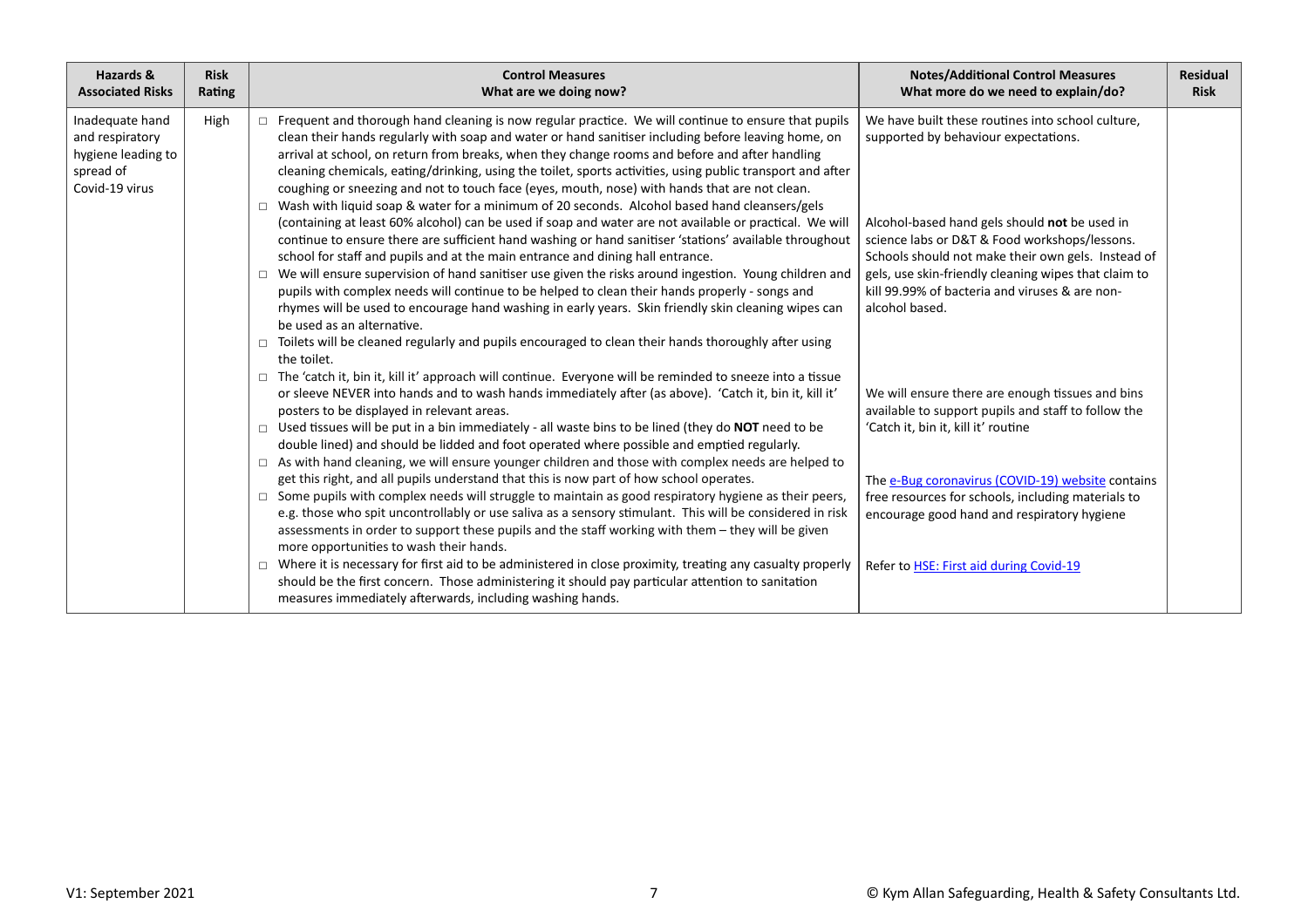| Hazards &                                                           | <b>Risk</b> | <b>Control Measures</b>                                                                                                                                                                                                                                                                                                                                                                                                                                                                                                                                                                                                                                                                                                                                                                                                                                                                                                                                                                                                                                                                                                                                                                                                                                                                                                                                                                                                                                                                                                                                                                                                                                                                                                                                                                            | <b>Notes/Additional Control Measures</b>                                                                                                                                                                                                                                                                                                                       | <b>Residual</b> |
|---------------------------------------------------------------------|-------------|----------------------------------------------------------------------------------------------------------------------------------------------------------------------------------------------------------------------------------------------------------------------------------------------------------------------------------------------------------------------------------------------------------------------------------------------------------------------------------------------------------------------------------------------------------------------------------------------------------------------------------------------------------------------------------------------------------------------------------------------------------------------------------------------------------------------------------------------------------------------------------------------------------------------------------------------------------------------------------------------------------------------------------------------------------------------------------------------------------------------------------------------------------------------------------------------------------------------------------------------------------------------------------------------------------------------------------------------------------------------------------------------------------------------------------------------------------------------------------------------------------------------------------------------------------------------------------------------------------------------------------------------------------------------------------------------------------------------------------------------------------------------------------------------------|----------------------------------------------------------------------------------------------------------------------------------------------------------------------------------------------------------------------------------------------------------------------------------------------------------------------------------------------------------------|-----------------|
| <b>Associated Risks</b>                                             | Rating      | What are we doing now?                                                                                                                                                                                                                                                                                                                                                                                                                                                                                                                                                                                                                                                                                                                                                                                                                                                                                                                                                                                                                                                                                                                                                                                                                                                                                                                                                                                                                                                                                                                                                                                                                                                                                                                                                                             | What more do we need to explain/do?                                                                                                                                                                                                                                                                                                                            | <b>Risk</b>     |
| Inadequate<br>ventilation<br>leading to spread<br>of Covid-19 virus |             | When school is in operation, it is important to ensure the building is well ventilated and a<br>$\Box$<br>comfortable teaching environment is maintained. We will identify any poorly ventilated spaces as<br>part of our risk assessment and take steps to improve fresh air flow in these areas, giving particular<br>consideration when holding events where visitors such as parents are on site, e.g. school plays. This<br>can be achieved by a variety of measures including:<br>mechanical ventilation systems - these should be adjusted to increase the ventilation rate<br>wherever possible and checked to confirm that normal operation meets current guidance (if<br>possible, systems should be adjusted to full fresh air or, if not, then systems should be<br>operated as normal as long as they are within a single room and supplemented by an outdoor<br>air supply). We will ensure they are maintained in accordance with the manufacturers'<br>recommendations;<br>natural ventilation - opening external windows and, in addition, opening internal doors can<br>also assist with creating a throughput of air;<br>natural ventilation – if necessary external opening doors may also be used (if they are not fire<br>doors and where safe to do so).<br>To balance the need for increased ventilation while maintaining a comfortable temperature, the<br>following measures will also be used as appropriate:<br>opening high level windows in preference to low level to reduce draughts;<br>increasing the ventilation while spaces are unoccupied (e.g. between classes, during break and<br>lunch, when a room is unused);<br>providing flexibility to allow additional, suitable indoor clothing;<br>rearranging furniture where possible to avoid direct drafts. | Refer to the <b>HSE: Ventilation &amp; air conditioning</b><br>during the coronavirus (COVID-19) pandemic and<br><b>CIBSE coronavirus (COVID-19) advice</b><br>DfE is working with SAGE and NHS England on a<br>pilot project to measure CO <sub>2</sub> levels in classrooms<br>and exploring options to help improve ventilation in<br>settings where needed |                 |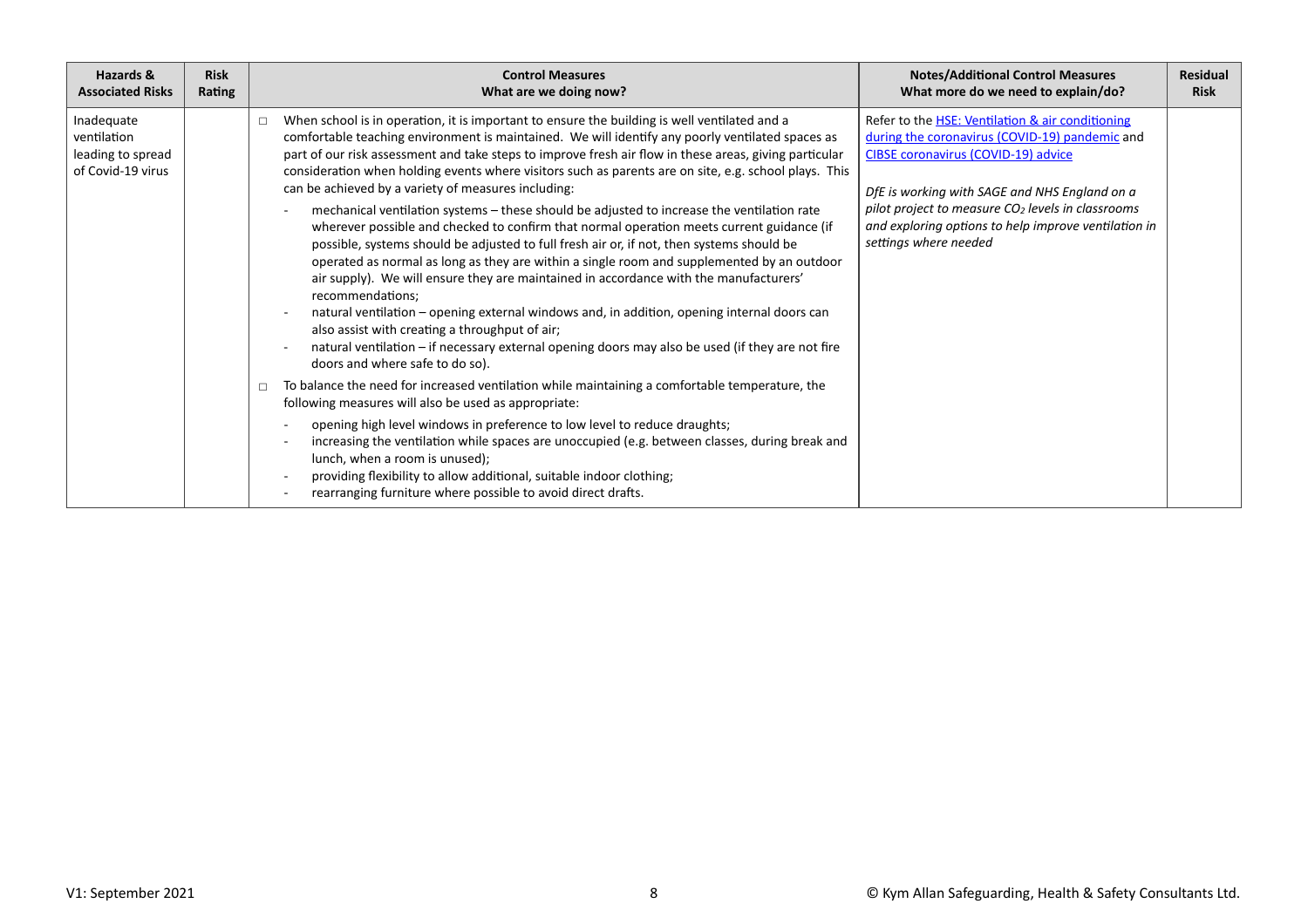| Hazards &<br><b>Associated Risks</b>                                        | <b>Risk</b><br>Rating | <b>Control Measures</b><br>What are we doing now?                                                                                                                                                                                                                                                                                                                                                                                                                                                                                                                                                                                                                                                                                                                                                                                                                                                                                                                                                                                                                                                                                                                                                                                                                                                                                                                                                                                                                                | <b>Notes/Additional Control Measures</b><br>What more do we need to explain/do?                                                                                                                                                                                                                                                                   | <b>Residual</b><br><b>Risk</b> |
|-----------------------------------------------------------------------------|-----------------------|----------------------------------------------------------------------------------------------------------------------------------------------------------------------------------------------------------------------------------------------------------------------------------------------------------------------------------------------------------------------------------------------------------------------------------------------------------------------------------------------------------------------------------------------------------------------------------------------------------------------------------------------------------------------------------------------------------------------------------------------------------------------------------------------------------------------------------------------------------------------------------------------------------------------------------------------------------------------------------------------------------------------------------------------------------------------------------------------------------------------------------------------------------------------------------------------------------------------------------------------------------------------------------------------------------------------------------------------------------------------------------------------------------------------------------------------------------------------------------|---------------------------------------------------------------------------------------------------------------------------------------------------------------------------------------------------------------------------------------------------------------------------------------------------------------------------------------------------|--------------------------------|
| Inadequate<br>personal<br>protection & PPE<br>& spread of<br>Covid-19 virus | High                  | <b>PPE</b><br>We have reviewed tasks in school which require PPE like first aid, intimate care, cleaning, food<br>$\Box$<br>preparation etc. and identified where we need extra equipment (like visors where splashing to the<br>eyes is a new significant risk) or more of it (because we change it more often). Where PPE is<br>required, staff have been trained in and must scrupulously follow the guidance how to put PPE on<br>and take it off safely to reduce cross and self-contamination.<br>Most staff will not require PPE beyond what they would normally need for their work.<br>$\Box$<br>Where a child or young person already has routine intimate care needs that involve the use of PPE,<br>$\Box$<br>the same PPE will continue to be used.<br>Additional PPE is only needed in a very small number of scenarios, including:<br>$\Box$<br>where an individual child or young person becomes ill with coronavirus (Covid-19) symptoms<br>and only then if close contact is necessary;<br>when performing aerosol generating procedures (AGPs).<br>Depending on how close you need be to an individual with Covid-19 symptoms you may need the<br>$\Box$<br>following PPE:<br>fluid-resistant surgical face masks (also known as Type IIR)<br>disposable gloves<br>disposable plastic aprons<br>eye protection (for example, a face visor or goggles)<br>How much PPE you need to wear when caring for someone with symptoms of Covid-19 depends on<br>$\Box$ | Refer to: Use of PPE in education, childcare and<br>children's social care settings including AGPs<br>Ensure adequate bins (lidded and foot operated<br>where possible) and tissues are made available.<br>Ensure school has a stock of rubber gloves and if<br>needed, disposable gloves/aprons/facemasks.<br>PPE is stored in the staff toilet. |                                |
|                                                                             |                       | how much contact you have:<br>A face mask should be worn if you are in face-to-face contact.<br>If physical contact is necessary, then gloves, an apron and a face mask should be worn.<br>Wear eye protection if a risk assessment determines that there is a risk of fluids entering the<br>eye, e.g. from coughing, spitting or vomiting.<br>Staff dealing with children with complex medical needs have an increased risk of transmission<br>$\Box$<br>through aerosols being transferred from the child to the care giver. Staff performing tracheostomy<br>care and other similar procedures will follow the <b>Public Health advice</b> and refer to Use of PPE in<br>education, childcare and children's social care settings including AGPs which specifically covers<br>Aerosol generating procedures (AGPs), and wear the correct PPE which is:<br>a FFP2/3 respirator (which must be fit-tested)<br>gloves                                                                                                                                                                                                                                                                                                                                                                                                                                                                                                                                                           |                                                                                                                                                                                                                                                                                                                                                   |                                |
|                                                                             |                       | a long-sleeved fluid repellent gown<br>eye protection<br>When changing children, and where the child can understand, ask the child to turn their head to the<br>$\Box$<br>side during the changing process.<br><b>Face Coverings</b><br>The Government has removed the requirement to wear face coverings in law but expects and<br>$\Box$<br>recommends that they are worn in enclosed and crowded spaces where individuals may come into<br>contact with people they don't normally meet - this includes public transport and dedicated<br><u>transnort to school or college.</u>                                                                                                                                                                                                                                                                                                                                                                                                                                                                                                                                                                                                                                                                                                                                                                                                                                                                                              | Refer to HSE Face Fit Testing Guidance<br>A displayed poster which the children can describe<br>may assist with this.<br>Refer to: face coverings including when to wear<br>one, exemptions and how to make your own                                                                                                                              |                                |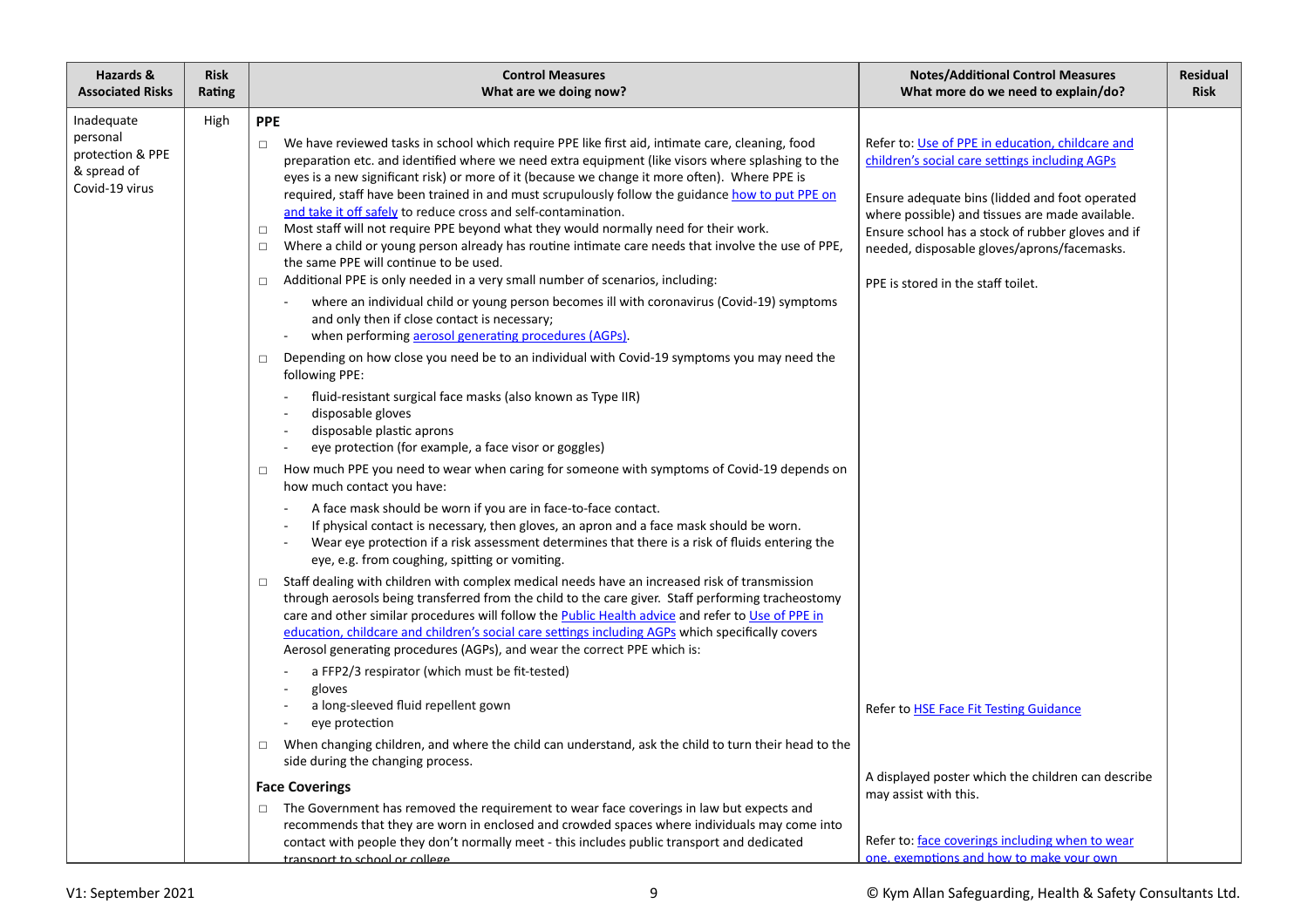| Hazards &<br><b>Associated Risks</b>                                         | <b>Risk</b><br>Rating | <b>Control Measures</b><br>What are we doing now?                                                                                                                                                                                                                                                                                                                                                                                                                                                                                                                                                                                                                                                                                                                                                                                                                                                                                                                                                                                                                                                                                      | <b>Notes/Additional Control Measures</b><br>What more do we need to explain/do?                                                                                                                                                                                                                                                                                              | <b>Residual</b><br><b>Risk</b> |
|------------------------------------------------------------------------------|-----------------------|----------------------------------------------------------------------------------------------------------------------------------------------------------------------------------------------------------------------------------------------------------------------------------------------------------------------------------------------------------------------------------------------------------------------------------------------------------------------------------------------------------------------------------------------------------------------------------------------------------------------------------------------------------------------------------------------------------------------------------------------------------------------------------------------------------------------------------------------------------------------------------------------------------------------------------------------------------------------------------------------------------------------------------------------------------------------------------------------------------------------------------------|------------------------------------------------------------------------------------------------------------------------------------------------------------------------------------------------------------------------------------------------------------------------------------------------------------------------------------------------------------------------------|--------------------------------|
| Inadequate<br>cleaning<br>measures leading<br>to spread of<br>Covid-19 virus | High                  | Cleaning non-healthcare settings where no-one has symptoms of, or confirmed Covid-19<br><b>Cleaning and disinfection</b><br>We will reduce clutter and remove difficult to clean items to make cleaning easier.<br>$\Box$<br>Increase the frequency of cleaning, using standard cleaning products such as detergents and bleach,<br>$\Box$<br>paying attention to all surfaces but especially ones that are touched frequently, such as door<br>handles, light switches, work surfaces, remote controls and electronic devices.<br>As a minimum, frequently touched surfaces should be wiped down twice a day, and one of these<br>$\Box$<br>should be at the beginning or the end of the working day. Cleaning should be more frequent<br>depending on the number of people using the space, whether they are entering and exiting the<br>setting and access to handwashing and hand-sanitising facilities. Cleaning of frequently touched<br>surfaces is particularly important in bathrooms and communal kitchens.<br>When cleaning surfaces, it is not necessary to wear personal protective equipment (PPE) or clothing<br>$\Box$ | Refer to PHE COVID-19: cleaning of non-healthcare<br>settings outside the home<br>Carry out inventory check of cleaning products and<br>stock at regular intervals. Ensure contingency plans<br>are in place to respond to any shortages in supply.<br>Ask staff to clean frequently touched surfaces in<br>their classrooms once a day (Marie will do the<br>second clean). |                                |
|                                                                              |                       | over and above what would usually be used.<br>Laundry<br>Items should be washed in accordance with the manufacturer's instructions.<br>$\Box$                                                                                                                                                                                                                                                                                                                                                                                                                                                                                                                                                                                                                                                                                                                                                                                                                                                                                                                                                                                          |                                                                                                                                                                                                                                                                                                                                                                              |                                |
|                                                                              |                       | There is no additional washing requirement above what would normally be carried out.<br>$\Box$<br><b>Kitchens and communal canteens</b><br>It is very unlikely that Covid-19 is transmitted through food. However, as a matter of good hygiene<br>$\Box$<br>practice, anyone handling food will wash their hands often with soap and water for at least 20<br>seconds before doing so.<br>Crockery and eating utensils should not be shared.<br>$\Box$<br>Clean frequently touched surfaces regularly.<br>$\Box$<br>Catering staff will continue to follow the Food Standard Agency's (FSA) guidance on good hygiene<br>$\Box$<br>practices in food preparation, Hazard Analysis and Critical Control Point (HACCP) processes, and<br>preventative practices (pre-requisite programmes (PRPs)).                                                                                                                                                                                                                                                                                                                                        | First staff member in the staffroom to quickly clean<br>frequently touched surfaces.                                                                                                                                                                                                                                                                                         |                                |
|                                                                              |                       | <b>Bathrooms</b><br>Clean frequently touched surfaces regularly.<br>$\Box$<br>Ensure suitable hand washing facilities are available including running water, liquid soap and paper<br>$\Box$<br>towels or hand driers.<br>Where cloth towels are used, these should be for individual use and laundered in accordance with<br>$\Box$<br>washing instructions.                                                                                                                                                                                                                                                                                                                                                                                                                                                                                                                                                                                                                                                                                                                                                                          | Ask midday supervisors to quickly clean the<br>children's toilets before 12.00.<br>Staff to continue wiping surfaces in staff toilet after<br>using.                                                                                                                                                                                                                         |                                |
|                                                                              |                       | Waste<br>Waste does not need to be segregated unless an individual in the setting shows symptoms of or<br>$\Box$<br>tests positive for Covid-19 (see below).<br>Dispose of routine waste as normal, placing any used cloths or wipes in 'black bag' waste bins. You<br>$\Box$<br>do not need to put them in an extra bag or store them for a time before throwing them away.                                                                                                                                                                                                                                                                                                                                                                                                                                                                                                                                                                                                                                                                                                                                                           |                                                                                                                                                                                                                                                                                                                                                                              |                                |
|                                                                              |                       | Cleaning after an individual with symptoms of, or confirmed Covid-19 has left the setting or<br>area<br>Personal protective equipment (PPE)<br>$\Box$ The minimum PPE to be worn for cleaning an area after a person with symptoms of or confirmed                                                                                                                                                                                                                                                                                                                                                                                                                                                                                                                                                                                                                                                                                                                                                                                                                                                                                     |                                                                                                                                                                                                                                                                                                                                                                              |                                |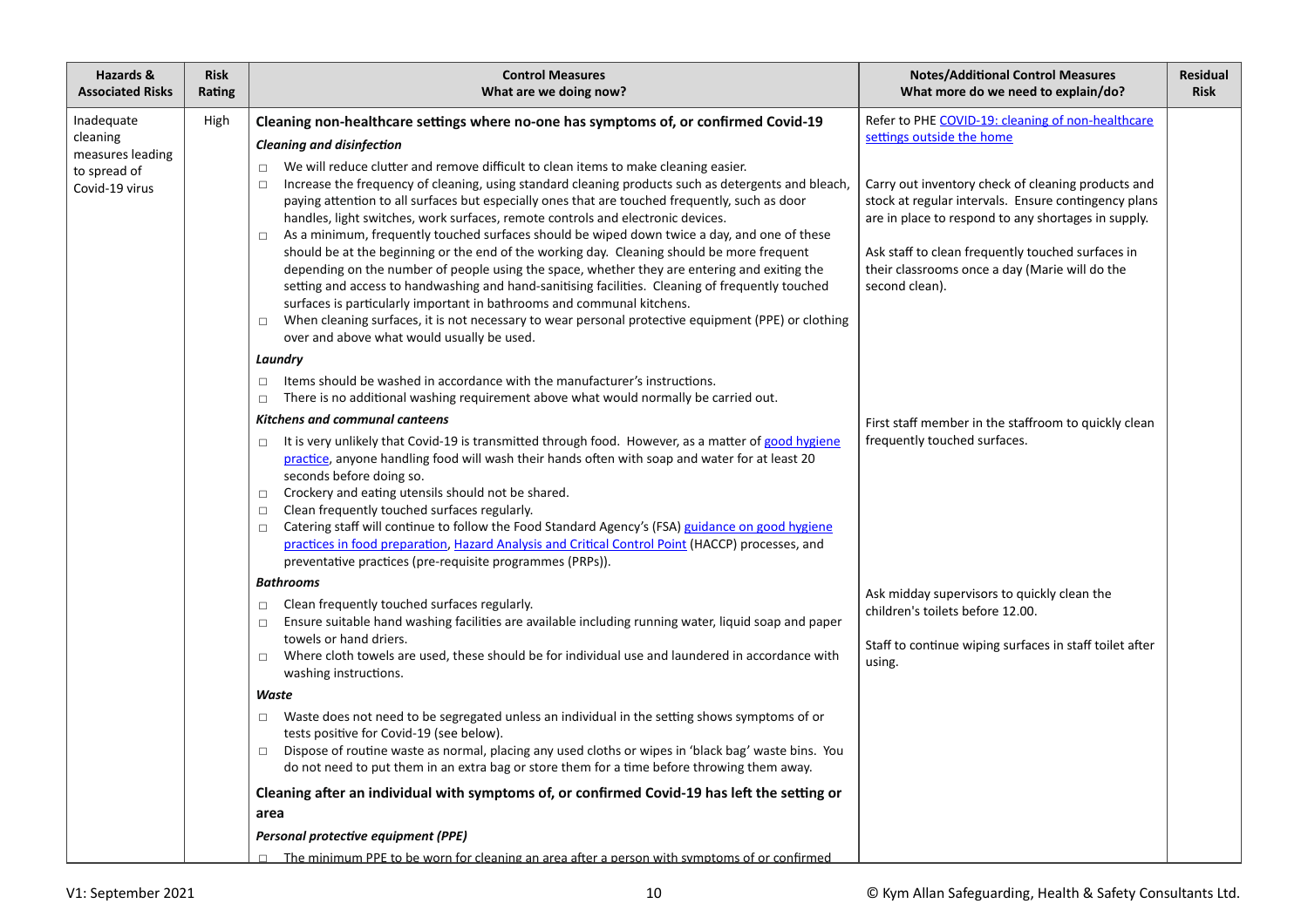| Hazards &                                                                  | <b>Risk</b> | <b>Control Measures</b>                                                                                                                                                                                                                                                                                                                                                                                                                                                                                                                                                                                                                                                                                                                                                                                                                                                                                                                                                                                                                                                                                                                                                                                                                                                                                                                                                                                                                                                                                                                                                                                                                                                                                                                                                 | <b>Notes/Additional Control Measures</b> | <b>Residual</b> |
|----------------------------------------------------------------------------|-------------|-------------------------------------------------------------------------------------------------------------------------------------------------------------------------------------------------------------------------------------------------------------------------------------------------------------------------------------------------------------------------------------------------------------------------------------------------------------------------------------------------------------------------------------------------------------------------------------------------------------------------------------------------------------------------------------------------------------------------------------------------------------------------------------------------------------------------------------------------------------------------------------------------------------------------------------------------------------------------------------------------------------------------------------------------------------------------------------------------------------------------------------------------------------------------------------------------------------------------------------------------------------------------------------------------------------------------------------------------------------------------------------------------------------------------------------------------------------------------------------------------------------------------------------------------------------------------------------------------------------------------------------------------------------------------------------------------------------------------------------------------------------------------|------------------------------------------|-----------------|
| <b>Associated Risks</b>                                                    | Rating      | What are we doing now?                                                                                                                                                                                                                                                                                                                                                                                                                                                                                                                                                                                                                                                                                                                                                                                                                                                                                                                                                                                                                                                                                                                                                                                                                                                                                                                                                                                                                                                                                                                                                                                                                                                                                                                                                  | What more do we need to explain/do?      | <b>Risk</b>     |
| Failure to<br>adequately<br>identify<br>vulnerable pupils/<br>safeguarding | High        | We will continue to have regard to statutory guidance Keeping Children Safe in Education.<br>We will review our Child Protection Policy (led by the DSL) to reflect that some children may require<br>remote education due to self-isolation for example.<br>There is no change to local multi-agency safeguarding arrangements, which remain the responsibility<br>of the three safeguarding partners (local authorities, clinical commissioning groups and chief officers<br>of police). All local safeguarding partners will remain vigilant and responsive to all safeguarding<br>threats and ensure vulnerable children and young people are safe - particularly as some children and<br>young people will be learning remotely due to self-isolation for example.<br>In particular, vulnerable children and those with a social worker are expected to attend provision<br>(subject to public health advice), given their safeguarding and welfare needs. Where vulnerable<br>children do not attend, we will follow up with the parent/carer, working with the LA/social worker<br>(where applicable) to explore the reasons for absence, discussing their concerns; focus discussions<br>on the welfare of the child ensuring they are able to access appropriate support whilst at home; keep<br>the situation under review and maintain contact.<br>The DSL (and deputies) will be provided with more time to help provide support to staff and children<br>regarding any new safeguarding and welfare concerns and the handling of referrals to children's<br>social care and other agencies where these are appropriate.<br>The DSL will be best placed to co-ordinate multi-agency working within a school, including<br>communication with school nurses. |                                          |                 |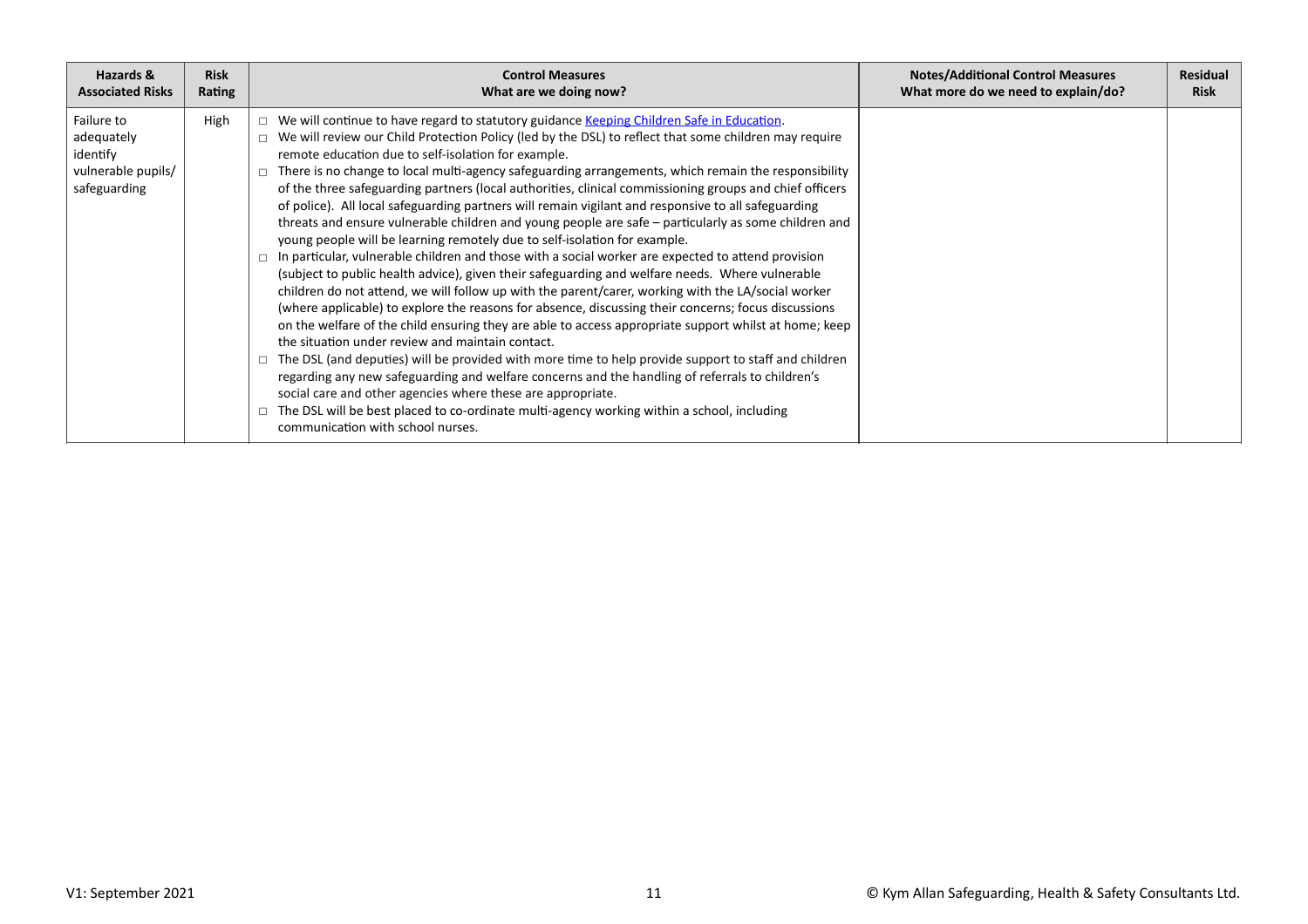| <b>Risk</b><br>Rating | <b>Control Measures</b><br>What are we doing now?                                                                                                                                                                                                                                                                                                                                                                                                                                                                                                                                                                                                                                                                                                                                                                                                                                                                                                                                                                                                                                                                                                                                                                                                                                                                                                                                                                                                                                                                                                                                                                                                                                                                                       | <b>Notes/Additional Control Measures</b><br>What more do we need to explain/do?                                                                                                                                                      | <b>Residual</b><br><b>Risk</b>               |
|-----------------------|-----------------------------------------------------------------------------------------------------------------------------------------------------------------------------------------------------------------------------------------------------------------------------------------------------------------------------------------------------------------------------------------------------------------------------------------------------------------------------------------------------------------------------------------------------------------------------------------------------------------------------------------------------------------------------------------------------------------------------------------------------------------------------------------------------------------------------------------------------------------------------------------------------------------------------------------------------------------------------------------------------------------------------------------------------------------------------------------------------------------------------------------------------------------------------------------------------------------------------------------------------------------------------------------------------------------------------------------------------------------------------------------------------------------------------------------------------------------------------------------------------------------------------------------------------------------------------------------------------------------------------------------------------------------------------------------------------------------------------------------|--------------------------------------------------------------------------------------------------------------------------------------------------------------------------------------------------------------------------------------|----------------------------------------------|
| High                  | Mixing and 'bubbles'<br>$\Box$ At Step 4, it is no longer recommend that it is necessary to keep children in consistent groups<br>('bubbles'). Bubbles will not need to be used in school from the autumn term.<br>As well as enabling flexibility in curriculum delivery, this means that assemblies can resume, and we<br>$\Box$<br>no longer need to make alternative arrangements to avoid mixing at lunch.<br>Our Outbreak Management Plan covers the possibility that in some local areas it may become<br>$\Box$<br>necessary to reintroduce 'bubbles' for a temporary period, to reduce mixing between groups.<br>Any decision to recommend the reintroduction of 'bubbles' will not be taken lightly and will need to<br>$\Box$<br>take account of the detrimental impact they can have on the delivery of education.                                                                                                                                                                                                                                                                                                                                                                                                                                                                                                                                                                                                                                                                                                                                                                                                                                                                                                          |                                                                                                                                                                                                                                      |                                              |
|                       | We will continue to provide meal options for all pupils who are in school. Meals will be available<br>$\Box$<br>free of charge to all infant pupils and pupils who are eligible for benefits-related free school meals<br>who are in school. Meals served should meet the school food standards, and where possible a hot<br>meal should be available.<br>We will also continue to provide free school meal support to pupils who are eligible for benefits<br>$\Box$<br>related free school meals and who are learning from home during term time by providing good<br>quality lunch parcels or vouchers.                                                                                                                                                                                                                                                                                                                                                                                                                                                                                                                                                                                                                                                                                                                                                                                                                                                                                                                                                                                                                                                                                                                              | Refer to: <b>Providing school meals during the</b><br>coronavirus (COVID-19) outbreak & KAHSC model<br><b>Delivering Lunch Parcels Risk Assessment</b>                                                                               |                                              |
|                       | <b>Transport</b>                                                                                                                                                                                                                                                                                                                                                                                                                                                                                                                                                                                                                                                                                                                                                                                                                                                                                                                                                                                                                                                                                                                                                                                                                                                                                                                                                                                                                                                                                                                                                                                                                                                                                                                        |                                                                                                                                                                                                                                      |                                              |
|                       | Dedicated school transport, including statutory provision and the use of school minibuses                                                                                                                                                                                                                                                                                                                                                                                                                                                                                                                                                                                                                                                                                                                                                                                                                                                                                                                                                                                                                                                                                                                                                                                                                                                                                                                                                                                                                                                                                                                                                                                                                                               |                                                                                                                                                                                                                                      |                                              |
|                       | $\Box$ We no longer need to keep children in consistent groups/bubbles or be responsible for tracing close<br>contacts of those who test positive for Covid-19.<br>$\Box$ The Government has removed the requirement to wear face coverings in law but expects and<br>recommends that they are worn in enclosed and crowded spaces where an individual may come into<br>contact with people they don't normally meet. On dedicated transport children and young people<br>aged 11 and over will be expected to wear a face covering when travelling to secondary school or<br>college.<br>Maximising distancing and minimising mixing are no longer recommended, but unnecessary risks<br>$\Box$<br>such as overcrowding will be minimised.<br>Our Outbreak Management Plan covers the possibility that in some local areas it may become<br>$\Box$<br>necessary to temporarily reintroduce bubbles to reduce mixing for a temporary period.<br>We will continue to ensure frequent and thorough hand cleaning with soap and running water or<br>$\Box$<br>hand sanitiser.<br>The 'catch it, bin it, kill it' approach continues to be very important.<br>$\Box$<br>Most staff will not normally require PPE on home to school transport, however, where the care and<br>$\Box$<br>interventions that a child or young person ordinarily receives on home to school transport requires<br>the use of PPE, that should continue as usual.<br>Fresh air (from outside the vehicle) through ventilation will be maximised, particularly through<br>$\Box$<br>opening windows and ceiling vents.<br>We will put in place and maintain an appropriate cleaning schedule with a particular focus on<br>$\Box$<br>frequently touched surfaces. | colleges Covid-19 operational guidance, KAHSC<br>model Covid-19 Home to school (school<br>commissioned) transport Risk Assessment and<br>Protocol for using the School minibus to transport<br>students during the Covid-19 pandemic |                                              |
|                       |                                                                                                                                                                                                                                                                                                                                                                                                                                                                                                                                                                                                                                                                                                                                                                                                                                                                                                                                                                                                                                                                                                                                                                                                                                                                                                                                                                                                                                                                                                                                                                                                                                                                                                                                         | <b>School meals</b><br>Wider public transport                                                                                                                                                                                        | Refer to: Dedicated transport to schools and |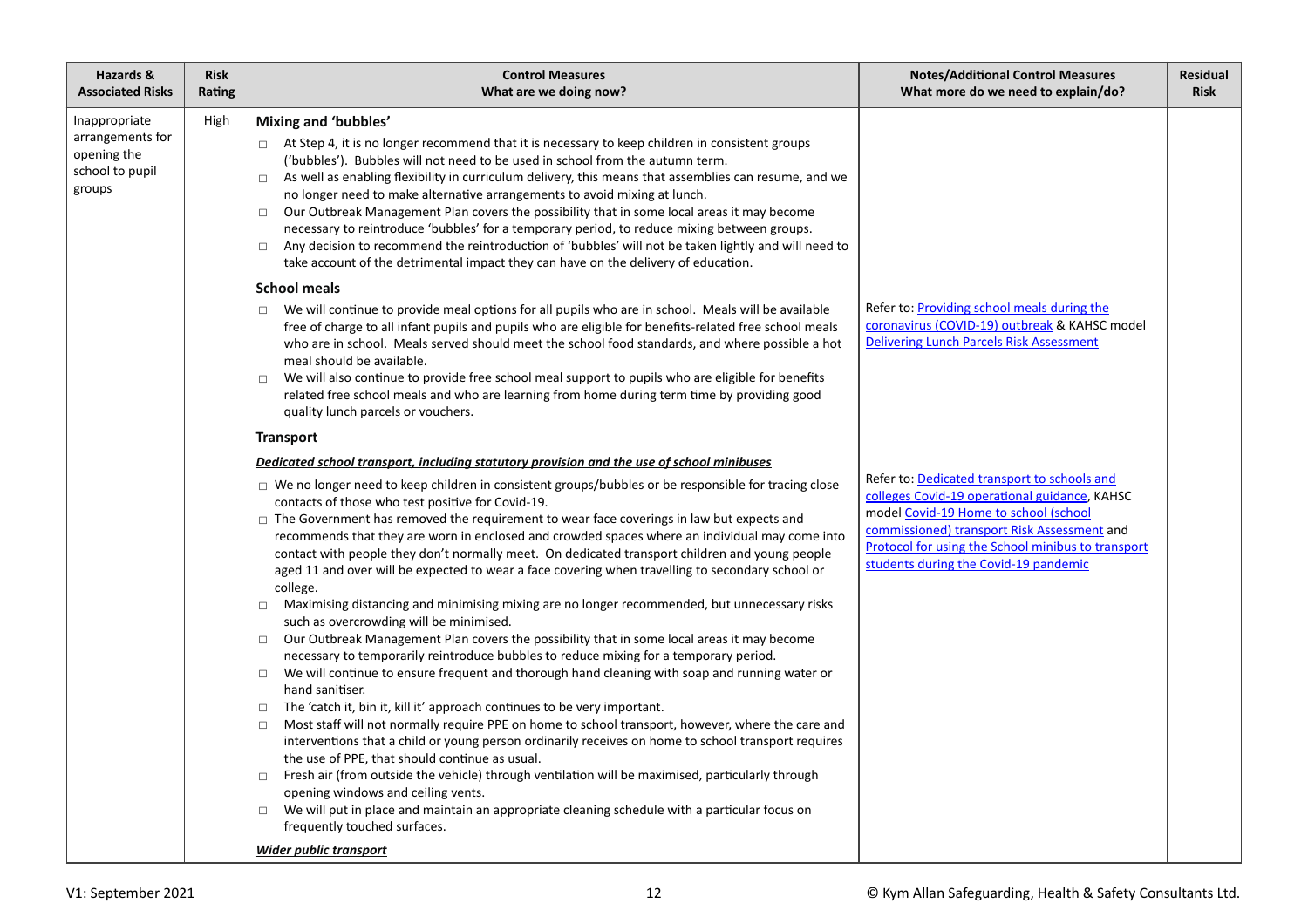| Hazards &<br><b>Associated Risks</b>                            | <b>Risk</b><br>Rating | <b>Control Measures</b><br>What are we doing now?                                                                                                                                                                                                                                                                                                                                                                                                                                                                                                                                                                                                                                                                                                                                                                                                                                                                                                                                                                                                                                                                                                                                                                                                                                                                                  | <b>Notes/Additional Control Measures</b><br>What more do we need to explain/do?                                                                                                                                                                                                                   | Residual<br><b>Risk</b> |
|-----------------------------------------------------------------|-----------------------|------------------------------------------------------------------------------------------------------------------------------------------------------------------------------------------------------------------------------------------------------------------------------------------------------------------------------------------------------------------------------------------------------------------------------------------------------------------------------------------------------------------------------------------------------------------------------------------------------------------------------------------------------------------------------------------------------------------------------------------------------------------------------------------------------------------------------------------------------------------------------------------------------------------------------------------------------------------------------------------------------------------------------------------------------------------------------------------------------------------------------------------------------------------------------------------------------------------------------------------------------------------------------------------------------------------------------------|---------------------------------------------------------------------------------------------------------------------------------------------------------------------------------------------------------------------------------------------------------------------------------------------------|-------------------------|
| Inappropriate<br>arrangements for<br>managing the<br>curriculum | High                  | Physical Education, School Sport and Physical Activity (PESSPA)<br>$\Box$ All sports provision, including competition between settings can be planned and delivered whilst<br>following the measures in our system of controls.<br>$\Box$ We will follow the guidance contained in Guidance on coronavirus (COVID-19) measures for<br>grassroots sport participants, providers and facility operators.<br>$\Box$ If delivering sporting or other organised events, more information can be found in COVID-19:<br>Organised events guidance.                                                                                                                                                                                                                                                                                                                                                                                                                                                                                                                                                                                                                                                                                                                                                                                        | Refer to:<br>$\bullet$<br>Guidance on coronavirus (COVID-19) measures<br>for grassroots sport participants, providers and<br>facility operators<br>$\bullet$<br><b>Sport England</b><br><b>Youth Sport Trust</b><br><b>Association for Physical Education (AfPE)</b><br><b>Swim England</b>       |                         |
|                                                                 |                       | <b>Science, Art and D&amp;T</b><br>For guidance regarding Science and D&T in relation to practical activities during the Covid-19<br>$\Box$<br>pandemic, we will follow relevant CLEAPSS guidance. Although specific risk assessments will not be<br>required, our existing curricular risk assessments will be reviewed and where necessary updated to<br>reflect altered practices and CLEAPSS guidance.<br>If we have a substantial increase in the number of positive cases in our school, a Director of Public<br>$\Box$<br>Health might advise us that additional controls need to be reintroduced. Our Outbreak<br>Management Plan covers this possibility.<br><b>Music, Dance and Drama</b><br>We will continue teaching music, dance and drama as part of the school curriculum.<br>$\Box$<br>Singing, wind and brass instrument playing can be undertaken in line with performing arts guidance<br>$\Box$<br>ensuring we provide adequate ventilation and clean more frequently.<br>Performances<br>If planning indoor or outdoor face-to-face performances, sporting or other organised events in front<br>$\Box$<br>of a live audience, we will follow the latest advice in the COVID-19: Organised events guidance,<br>which provides details of how to manage audiences as well as carry out performing arts safely. | Refer to: CLEAPSS GL344 and GL343<br>Refer to CLEAPSS guidance for D&T: GL347, GL348,<br>GL354, GL355, GL360, GL356 & GL362 and Science:<br>GL336, GL338, GL339, GL345, GL352, GL353 &<br>GL362<br>Refer to Working safely during COVID-19 in events<br>and attractions including performing arts |                         |
| Inappropriate<br>arrangements for<br>education<br>recovery      | High                  | There are a number of programmes and activities to support pupils to make up education missed as<br>$\Box$<br>a result of the pandemic. Further information is available on education recovery support.<br>Specifically for schools, the document includes further information on:<br>catch-up premium<br>recovery premium<br>tutoring (including the National Tutoring Programme and 16 to 19 tuition fund)<br>teacher training opportunities<br>curriculum resources<br>specialist settings<br>wider continuous professional development resources, including to support teacher wellbeing<br>and subject-specific teaching<br>Special schools and other specialist settings should refer to the SEND additional operational<br>□<br>guidance.                                                                                                                                                                                                                                                                                                                                                                                                                                                                                                                                                                                   |                                                                                                                                                                                                                                                                                                   |                         |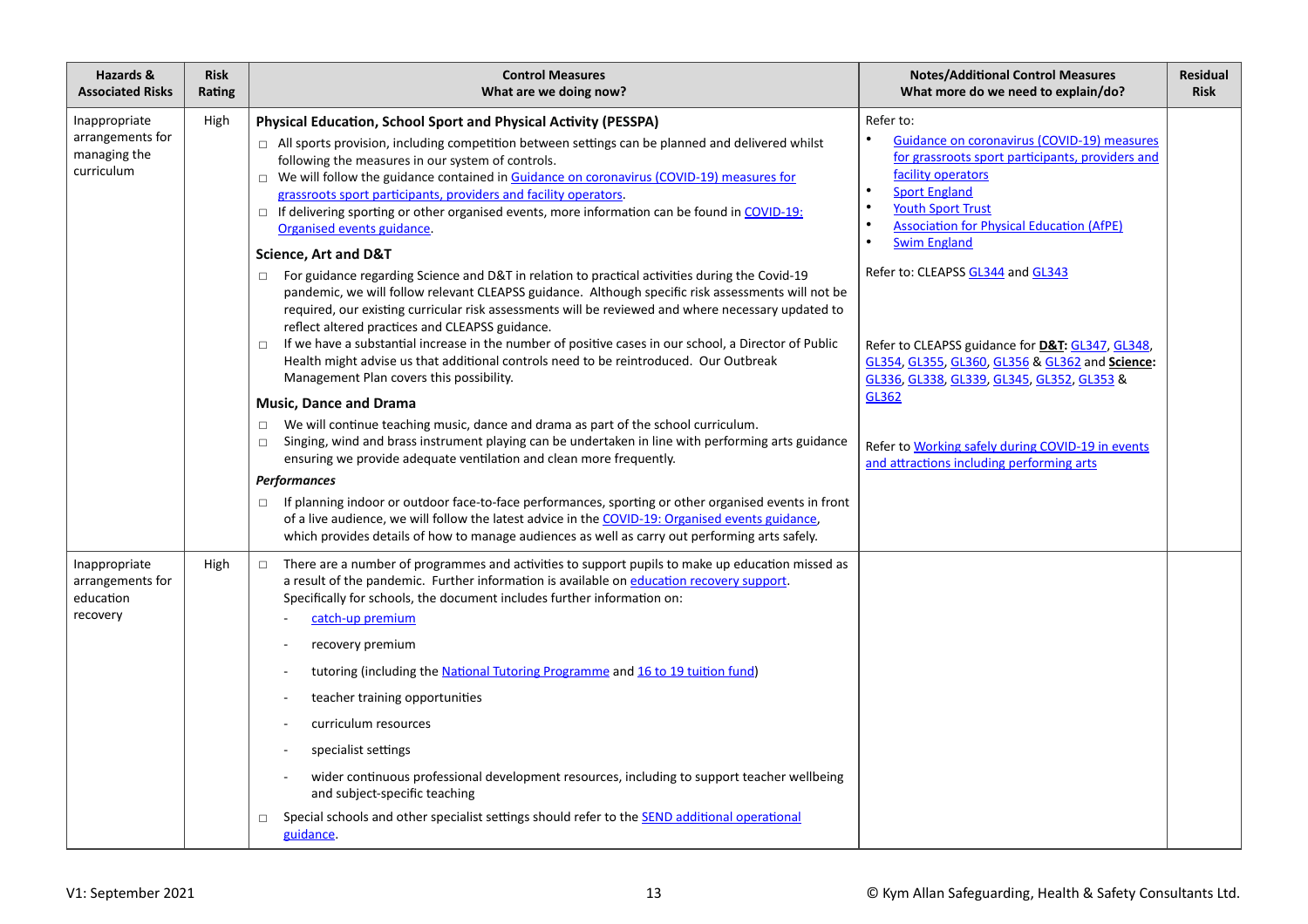| Hazards &                                   | <b>Risk</b> | <b>Control Measures</b>                                                                                                                                                                                                                                                                                                                                                                                                                                                                                                                                                                                                                                                                                                                                                                                                                                                                                                                                                                                                                                                                                                                                                                                                                                                                                                                                                                                                                                                                                                                                                                                                                                                                                                                                                                                                                                                                                                                                                                                                                                                                                                                                                                                                                                                                                                                                                                                                                                                                                                                                                                                                                                                                                                                                                                                                                                                                                                                                                                                                                                                                                                                                                                                                                                         | <b>Notes/Additional Control Measures</b>                                                                                                                                                                                                                                                                                                                                                                                                                                                                                                                                                                                                                                                                                                                                                                                                                                                                                                                                                              | <b>Residual</b> |
|---------------------------------------------|-------------|-----------------------------------------------------------------------------------------------------------------------------------------------------------------------------------------------------------------------------------------------------------------------------------------------------------------------------------------------------------------------------------------------------------------------------------------------------------------------------------------------------------------------------------------------------------------------------------------------------------------------------------------------------------------------------------------------------------------------------------------------------------------------------------------------------------------------------------------------------------------------------------------------------------------------------------------------------------------------------------------------------------------------------------------------------------------------------------------------------------------------------------------------------------------------------------------------------------------------------------------------------------------------------------------------------------------------------------------------------------------------------------------------------------------------------------------------------------------------------------------------------------------------------------------------------------------------------------------------------------------------------------------------------------------------------------------------------------------------------------------------------------------------------------------------------------------------------------------------------------------------------------------------------------------------------------------------------------------------------------------------------------------------------------------------------------------------------------------------------------------------------------------------------------------------------------------------------------------------------------------------------------------------------------------------------------------------------------------------------------------------------------------------------------------------------------------------------------------------------------------------------------------------------------------------------------------------------------------------------------------------------------------------------------------------------------------------------------------------------------------------------------------------------------------------------------------------------------------------------------------------------------------------------------------------------------------------------------------------------------------------------------------------------------------------------------------------------------------------------------------------------------------------------------------------------------------------------------------------------------------------------------------|-------------------------------------------------------------------------------------------------------------------------------------------------------------------------------------------------------------------------------------------------------------------------------------------------------------------------------------------------------------------------------------------------------------------------------------------------------------------------------------------------------------------------------------------------------------------------------------------------------------------------------------------------------------------------------------------------------------------------------------------------------------------------------------------------------------------------------------------------------------------------------------------------------------------------------------------------------------------------------------------------------|-----------------|
| <b>Associated Risks</b>                     | Rating      | What are we doing now?                                                                                                                                                                                                                                                                                                                                                                                                                                                                                                                                                                                                                                                                                                                                                                                                                                                                                                                                                                                                                                                                                                                                                                                                                                                                                                                                                                                                                                                                                                                                                                                                                                                                                                                                                                                                                                                                                                                                                                                                                                                                                                                                                                                                                                                                                                                                                                                                                                                                                                                                                                                                                                                                                                                                                                                                                                                                                                                                                                                                                                                                                                                                                                                                                                          | What more do we need to explain/do?                                                                                                                                                                                                                                                                                                                                                                                                                                                                                                                                                                                                                                                                                                                                                                                                                                                                                                                                                                   | <b>Risk</b>     |
| Inadequate<br>contingency plans<br>in place | High        | Stepping measures up and down<br>We have an Outbreak Management Plan outlining what we would do if children, pupils, students or<br>$\Box$<br>staff test positive for Covid-19, or how we would operate if we were advised to take extra measures<br>to help break chains of transmission. Any measures in schools will only ever be considered as a last<br>resort, kept to the minimum number of schools or groups possible, and for the shortest amount of<br>time possible.<br>Central government may offer local areas of particular concern an enhanced response package to<br>$\Box$<br>help limit increases in transmission.<br>We have thought about taking extra action if the number of positive cases substantially increases.<br>$\Box$<br>Information on what circumstances might lead us to consider taking additional action, and the steps<br>we should work through, can be found in the Contingency framework.<br>We will call the LA Public Health Team who will advise if any additional action is required, such as<br>$\Box$<br>implementing elements of our contingency (or outbreak management) plan.<br><b>Remote education</b><br>Not all people with Covid-19 have symptoms. Where appropriate, we will support those who need<br>$\Box$<br>to self-isolate because they have tested positive to work or learn from home if they are well enough<br>to do so.<br>Schools affected by the Remote Education Temporary Continuity Direction are still required to<br>$\Box$<br>provide remote education to pupils covered by the direction where their attendance would be<br>contrary to government guidance or legislation around coronavirus (Covid-19).<br>We will maintain our capacity to deliver high quality remote education for next academic year,<br>$\Box$<br>including for pupils who are abroad, and facing challenges to return due to Covid-19 travel<br>restrictions, for the period they are abroad.<br>Independent Schools (not including academies) are only covered by the remote education<br>$\Box$<br>temporary continuity direction in relation to state-funded pupils in their schools. However, they are<br>still expected to meet the Independent School Standards in full at all times.<br>The remote education provided will be equivalent in length to the core teaching pupils would<br>$\Box$<br>receive in school.<br>$\Box$ We will work collaboratively with families and put in place reasonable adjustments so that pupils with<br>SEND can successfully access remote education.<br>□ We will keep in contact with students learning from home and regularly check if they are accessing<br>remote education.<br>$\Box$ For pupils self-isolating who ate within the definition of vulnerable we will notify their social worker (if<br>they have one) and agree the best way to maintain contact and offer support.<br>$\Box$ Our Offer of Remote Education is available to all pupils/parents and is displayed on the school<br>website.<br>[EYFS]: We will direct parents of EYFS children to the Hungry little minds campaign, BBC: tiny happy<br>$\Box$<br>people, National Literacy Trust's Family Zone and Help children aged 2 to 4 to learn at home during<br>coronavirus (COVID-19). | Refer to the <b>Contingency framework</b> and the KAHSC<br>model Outbreak Management Plan (to follow)<br>Refer to:<br>Get help with remote education<br>Keeping children safe online<br>Adapting teaching practice for remote<br>$\bullet$<br>education<br>Review your remote education provision<br>Get help with technology for remote<br>education during coronavirus (Covid-19)<br>Remote education good practice guide<br>Support for parents and carers to keep<br>children safe online<br><b>Remote education webinars</b><br>Safe Remote Learning knowledge base and<br>Live Remote Lessons by SWGfL<br>Safeguarding during Remote Learning and<br>Lockdowns by LGfL<br>The National Cyber Security Centre: Video<br>$\bullet$<br>conferencing services: security guidance and<br>Video conferencing services: using them<br>securely<br>Safeguarding and remote education during<br>coronavirus (COVID-19)<br><b>Home Learning Technology Guidance</b><br>Keeping children safe in education |                 |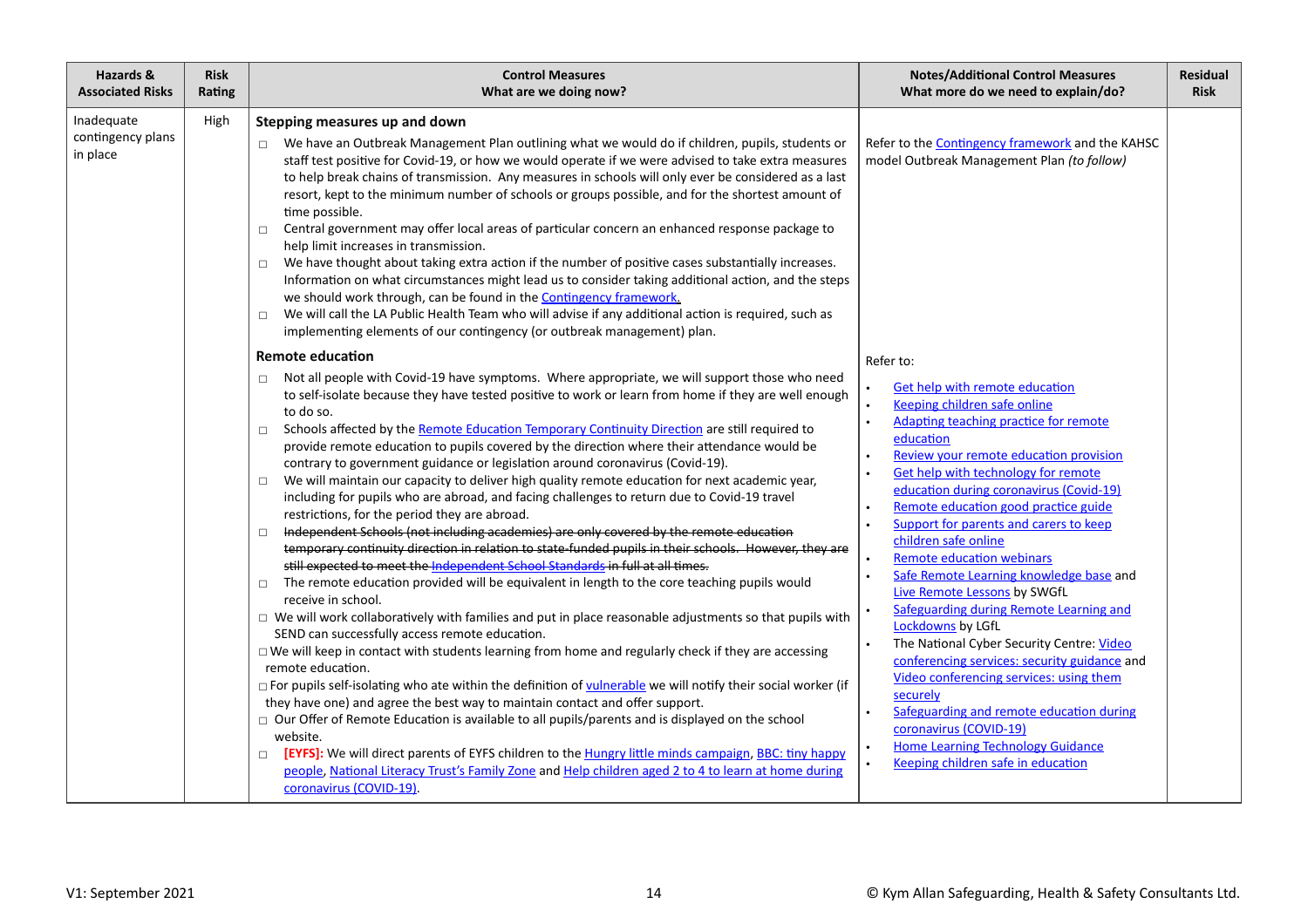| Hazards &                                               | <b>Risk</b> | <b>Control Measures</b>                                                                                                                                                                                                                                                                                                                                                                                                                                                                                                                                                                                                                                                                                                                                                                                                                                                                                                                                                                                                                                                                                                                                                                                                                                                                                                                                                                                                                                                                                                                                                                                                                                                                                                                                                                                                                                                                                                                                                                                                                                                                                                                                                                                                                                                                                                                                                                                                                                                                                                                                                                                                                                                                                                                                                                                                                                                                                                                                                                                                                                                                                                                                                                                                                                                                                                                                                                                                                                                                                                                                                                                                                                                                                                                                                                                                                                                                                                                                                                        | <b>Notes/Additional Control Measures</b>                                                                                                                                                                                                                                                                    | Residual    |
|---------------------------------------------------------|-------------|------------------------------------------------------------------------------------------------------------------------------------------------------------------------------------------------------------------------------------------------------------------------------------------------------------------------------------------------------------------------------------------------------------------------------------------------------------------------------------------------------------------------------------------------------------------------------------------------------------------------------------------------------------------------------------------------------------------------------------------------------------------------------------------------------------------------------------------------------------------------------------------------------------------------------------------------------------------------------------------------------------------------------------------------------------------------------------------------------------------------------------------------------------------------------------------------------------------------------------------------------------------------------------------------------------------------------------------------------------------------------------------------------------------------------------------------------------------------------------------------------------------------------------------------------------------------------------------------------------------------------------------------------------------------------------------------------------------------------------------------------------------------------------------------------------------------------------------------------------------------------------------------------------------------------------------------------------------------------------------------------------------------------------------------------------------------------------------------------------------------------------------------------------------------------------------------------------------------------------------------------------------------------------------------------------------------------------------------------------------------------------------------------------------------------------------------------------------------------------------------------------------------------------------------------------------------------------------------------------------------------------------------------------------------------------------------------------------------------------------------------------------------------------------------------------------------------------------------------------------------------------------------------------------------------------------------------------------------------------------------------------------------------------------------------------------------------------------------------------------------------------------------------------------------------------------------------------------------------------------------------------------------------------------------------------------------------------------------------------------------------------------------------------------------------------------------------------------------------------------------------------------------------------------------------------------------------------------------------------------------------------------------------------------------------------------------------------------------------------------------------------------------------------------------------------------------------------------------------------------------------------------------------------------------------------------------------------------------------------------------|-------------------------------------------------------------------------------------------------------------------------------------------------------------------------------------------------------------------------------------------------------------------------------------------------------------|-------------|
| <b>Associated Risks</b>                                 | Rating      | What are we doing now?                                                                                                                                                                                                                                                                                                                                                                                                                                                                                                                                                                                                                                                                                                                                                                                                                                                                                                                                                                                                                                                                                                                                                                                                                                                                                                                                                                                                                                                                                                                                                                                                                                                                                                                                                                                                                                                                                                                                                                                                                                                                                                                                                                                                                                                                                                                                                                                                                                                                                                                                                                                                                                                                                                                                                                                                                                                                                                                                                                                                                                                                                                                                                                                                                                                                                                                                                                                                                                                                                                                                                                                                                                                                                                                                                                                                                                                                                                                                                                         | What more do we need to explain/do?                                                                                                                                                                                                                                                                         | <b>Risk</b> |
| Poor or<br>inappropriate<br>behaviour and<br>attendance | High        | <b>Behaviour</b><br>Our Behaviour policy has been updated with any new rules/policies and will be communicated<br>$\Box$<br>clearly and consistently to staff, pupils and parents, setting clear, reasonable and proportionate<br>expectations of pupil behaviour both in school and online. We will set out clearly the consequences<br>for poor behaviour and deliberately breaking the rules and how we will enforce those rules<br>including any sanctions.<br>We will work with staff, pupils and parents to ensure that behaviour expectations are clearly<br>$\Box$<br>understood, and consistently supported, taking account of individual needs and we will also<br>consider how to build new expectations into our rewards system.<br>It is likely that adverse experiences and/or lack of routines of regular attendance and classroom<br>$\Box$<br>discipline may contribute to disengagement with education upon return to school, resulting in<br>increased incidence of poor behaviour. We will work with those pupils who may struggle to<br>reengage in school and are at risk of being absent and/or persistently disruptive, including providing<br>support for overcoming barriers to attendance and behaviour and to help them reintegrate back<br>into school life.<br>Some pupils will return to school having been exposed to a range of adversity and trauma including<br>$\Box$<br>bereavement, anxiety and in some cases increased welfare and safeguarding risks. This may lead to<br>an increase in social, emotional and mental health concerns and some children, particularly<br>vulnerable groups such as children with a social worker, previously looked-after children who left<br>care through adoption or special guardianship and young carers, will need additional support and<br>access to services such as educational psychologists, social workers, and counsellors. Additionally,<br>provision for children who have SEND may have been disrupted during partial school closure and<br>there may be an impact on their behaviour. We will work with local services (such as health and the<br>LA) to ensure the services and support are in place for a smooth return to schools for pupils.<br>The disciplinary powers that schools currently have, including suspension and exclusion, remain in<br>$\Box$<br>place. Exclusion will only be used as a last resort and must be lawful, reasonable and fair.<br>Where a child with a social worker is at risk of exclusion, their social worker will be informed and<br>$\Box$<br>involved in relevant conversations.<br>We will, as far as possible, avoid permanently excluding any pupil with an EHC plan, or a looked-<br>$\Box$<br>after child. Where a looked-after child is at risk of suspension or exclusion, the designated teacher<br>should contact the relevant authority's virtual school head as soon as possible to help the school<br>decide how to help the child and avoid exclusion becoming necessary.<br>$\Box$ Where a previously looked-after child is at risk of exclusion, the designated teacher will speak with<br>the child's parent or guardian and seek advice from their virtual school head.<br>Pre-empting that a pupil may commit a disciplinary offence, and thus not allowing a pupil to attend<br>$\Box$<br>school, is an unlawful exclusion.<br>Any disciplinary exclusion of a pupil, even for short periods of time, must be consistent with the<br>$\Box$<br>relevant legislation. This includes sending a pupil home for poor behaviour, whether or not remote<br>education is provided. 'Informal' or 'unofficial' exclusions, such as sending pupils home 'to cool off'<br>for part of the day are unlawful, regardless of whether they occur with the agreement of parents or<br>carers.<br>We will be mindful that it is unlawful to punish a child for the actions of their parents and will<br>$\Box$<br>consider this when applying sanctions. | Behaviour Policy to be updated together on Inset<br>Day 1st September.<br>Refer to the DfE Checklist for school leaders to<br>support full opening: behaviour and attendance<br>Refer to: Changes to the school suspension and<br>permanent exclusion process during the<br>coronavirus (COVID-19) outbreak |             |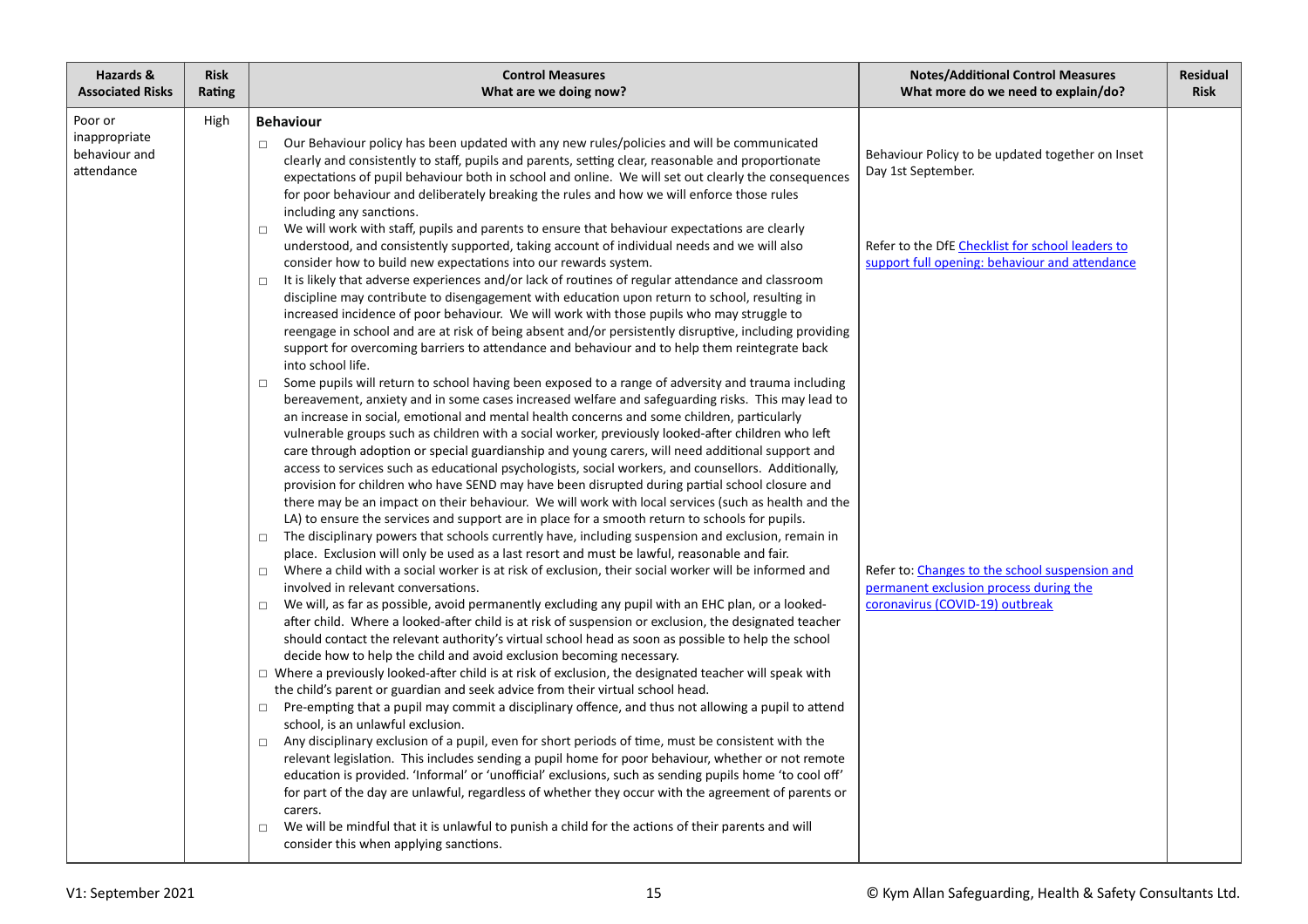| Hazards &                                                                 | <b>Risk</b> | <b>Control Measures</b>                                                                                                                                                                                                                                                                                                                                                                                                                                                                                                                                                                                                                                                                                                                                                                                                                                                                                                                                                                                                                                                                                                                                                                                                                                                                                                                                                                                                                                                                                                                                                    | <b>Notes/Additional Control Measures</b>                                                                                                          | <b>Residual</b> |
|---------------------------------------------------------------------------|-------------|----------------------------------------------------------------------------------------------------------------------------------------------------------------------------------------------------------------------------------------------------------------------------------------------------------------------------------------------------------------------------------------------------------------------------------------------------------------------------------------------------------------------------------------------------------------------------------------------------------------------------------------------------------------------------------------------------------------------------------------------------------------------------------------------------------------------------------------------------------------------------------------------------------------------------------------------------------------------------------------------------------------------------------------------------------------------------------------------------------------------------------------------------------------------------------------------------------------------------------------------------------------------------------------------------------------------------------------------------------------------------------------------------------------------------------------------------------------------------------------------------------------------------------------------------------------------------|---------------------------------------------------------------------------------------------------------------------------------------------------|-----------------|
| <b>Associated Risks</b>                                                   | Rating      | What are we doing now?                                                                                                                                                                                                                                                                                                                                                                                                                                                                                                                                                                                                                                                                                                                                                                                                                                                                                                                                                                                                                                                                                                                                                                                                                                                                                                                                                                                                                                                                                                                                                     | What more do we need to explain/do?                                                                                                               | <b>Risk</b>     |
| Inadequate<br>arrangements in<br>place for<br>managing off-site<br>visits | High        | We will continue to undertake full and thorough risk assessments in relation to all educational visits<br>$\Box$<br>and ensure that any public health advice, such as hygiene and ventilation requirements, is included<br>as part of that risk assessment.<br>Given the likely gap in Covid-19 cancellation insurance, if we are considering booking a new visit,<br>$\Box$<br>whether domestic or international, we will ensure that any new bookings have adequate financial<br>protection in place.<br>From the start of the autumn term, we can go on international visits that have previously been<br>$\Box$<br>deferred or postponed and organise new international visits for the future.<br>We will be aware that the travel list (and broader international travel policy) is subject to change<br>$\Box$<br>and green list countries may be moved into amber or red. The travel lists may change during a visit<br>and we must comply with international travel legislation and will have contingency plans in place to<br>account for these changes.<br>We will speak to either our visit provider, commercial insurance provider, or the Risk Protection<br>$\Box$<br>Arrangement (RPA) to assess the protection available. If unsure contact organisations such as the<br>British Insurance Brokers' Association (BIBA) or Association of British Insurers (ABI) for independent<br>advice on insurance cover and options.<br>Any school holding ATOL or ABTA refund credit notes may use these credit notes to rebook<br>educational international visits. | Refer to the health and safety guidance on<br>educational visits and specialist advice from the<br><b>Outdoor Education Advisory Panel (OEAP)</b> |                 |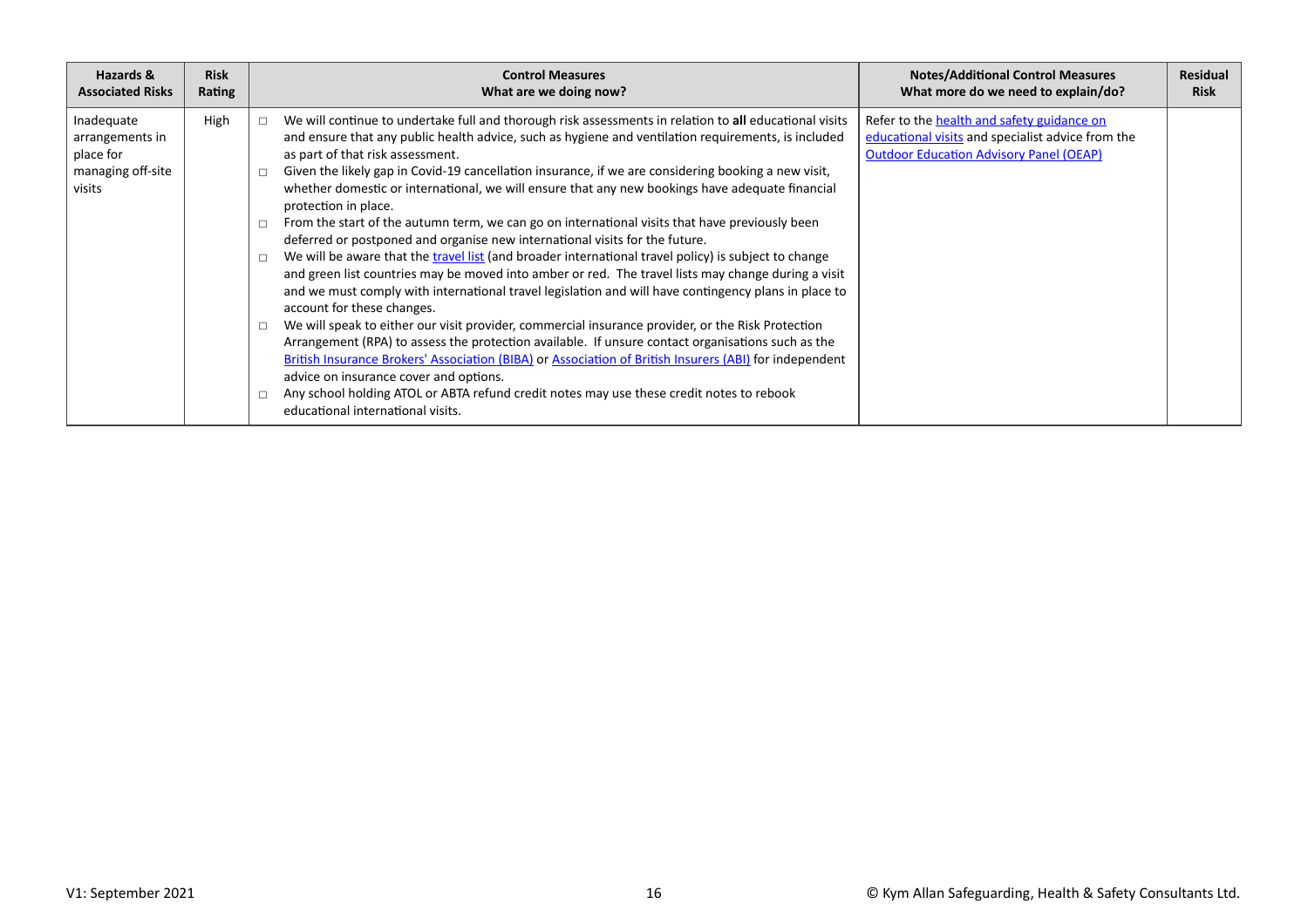| Hazards &<br><b>Associated Risks</b>                                    | <b>Risk</b><br>Rating | <b>Control Measures</b><br>What are we doing now?                                                                                                                                                                                                                                                                                                                                                                                                                                                                                                                                                                                                                                                                                                                                                                                                                                                                                                                                                                                                                                                                                                                                                                                                                                                                                                                                                                                                                                                                                                                             | <b>Notes/Additional Control Measures</b><br>What more do we need to explain/do?                                                                                                                             | <b>Residual</b><br><b>Risk</b> |
|-------------------------------------------------------------------------|-----------------------|-------------------------------------------------------------------------------------------------------------------------------------------------------------------------------------------------------------------------------------------------------------------------------------------------------------------------------------------------------------------------------------------------------------------------------------------------------------------------------------------------------------------------------------------------------------------------------------------------------------------------------------------------------------------------------------------------------------------------------------------------------------------------------------------------------------------------------------------------------------------------------------------------------------------------------------------------------------------------------------------------------------------------------------------------------------------------------------------------------------------------------------------------------------------------------------------------------------------------------------------------------------------------------------------------------------------------------------------------------------------------------------------------------------------------------------------------------------------------------------------------------------------------------------------------------------------------------|-------------------------------------------------------------------------------------------------------------------------------------------------------------------------------------------------------------|--------------------------------|
| Inadequate<br>staffing ratios,<br>staff availability<br>and recruitment | High                  | <b>Ratios and Qualifications</b><br>We will undertake an appropriate audit to ensure staffing levels are appropriate.<br>$\Box$<br>We have contingency plans in place should staff be absent as a result of Covid-19. Our possible<br>$\Box$<br>approaches to managing a shortfall in staffing include:                                                                                                                                                                                                                                                                                                                                                                                                                                                                                                                                                                                                                                                                                                                                                                                                                                                                                                                                                                                                                                                                                                                                                                                                                                                                       | Refer to <b>Early Years Foundation Stage Framework</b>                                                                                                                                                      |                                |
|                                                                         |                       | We will ensure that appropriate support is made available for pupils with SEND, e.g. by<br>deploying teaching assistants and enabling specialist staff from both within and outside the<br>school to work with pupils in different classes or year groups.<br>Where support staff capacity is available, we will consider using this to support catch-up<br>provision or targeted interventions. TAs may also be deployed to lead groups or cover lessons,<br>under the direction and supervision of a qualified, or nominated, teacher. Any redeployments<br>will not be at the expense of supporting pupils with SEND. The Head teacher will be satisfied<br>that the person has the appropriate skills, expertise and experience to carry out the work, and<br>discuss and agree any proposed changes in role or responsibility with the member of staff. This<br>includes ensuring that safe ratios are met, and/or specific training undertaken, for any<br>interventions or care for pupils with complex needs where specific training or specific ratios are<br>required.<br>We can continue to engage supply teachers and other supply staff including to deliver face to<br>face education to pupils in school and remote education.<br>Where it is necessary to use supply staff, peripatetic teachers and volunteers, they will be<br>expected to comply with our arrangements for managing and minimising risk and will be<br>included in our communications, policies and processes for asymptomatic testing including<br>provision of test kits where feasible. |                                                                                                                                                                                                             |                                |
|                                                                         |                       | We will ensure we have adequate and appropriate equipment and facilities to give first aid to any<br>$\Box$<br>employee or pupil who is injured or becomes ill at work; the level of first aid cover provided remains<br>appropriate for our work environment and the level of first aid provision necessary in high risk<br>settings is fully maintained. We will ensure sufficient Paediatric First Aid Trained staff are available<br>when EYFS children are present on site or on school trips.                                                                                                                                                                                                                                                                                                                                                                                                                                                                                                                                                                                                                                                                                                                                                                                                                                                                                                                                                                                                                                                                           |                                                                                                                                                                                                             |                                |
|                                                                         |                       | Key telephone numbers of all available DSL's/deputies to be displayed in school.<br>$\Box$<br>Ensure the contact details of the Safeguarding Hub/Early Help Team/LADO are available to all staff<br>$\Box$<br>on duty.                                                                                                                                                                                                                                                                                                                                                                                                                                                                                                                                                                                                                                                                                                                                                                                                                                                                                                                                                                                                                                                                                                                                                                                                                                                                                                                                                        | Where it is not possible to have a DSL or Deputy<br>physically in school, arrangements may be made for<br>the DSL to be contactable via phone or video link if                                              |                                |
|                                                                         |                       | Ensure sufficient competent staff on duty to administer or supervise the administration of<br>$\Box$<br>medication. Wherever possible, children to self-administer, witnessed by staff.                                                                                                                                                                                                                                                                                                                                                                                                                                                                                                                                                                                                                                                                                                                                                                                                                                                                                                                                                                                                                                                                                                                                                                                                                                                                                                                                                                                       | working from home. Alternatively, arrangements<br>may be made with another school to use the<br>expertise of their DSL. Where a trained DSL (or                                                             |                                |
|                                                                         |                       | <b>Staff taking leave</b>                                                                                                                                                                                                                                                                                                                                                                                                                                                                                                                                                                                                                                                                                                                                                                                                                                                                                                                                                                                                                                                                                                                                                                                                                                                                                                                                                                                                                                                                                                                                                     | deputy) is not on site, in addition to one of the                                                                                                                                                           |                                |
|                                                                         |                       | Staff will need to be available to work in school during term time. We will discuss leave<br>$\Box$<br>arrangements with staff to inform workforce planning taking into account their individual<br>contractual arrangements.<br>There is a risk that where staff travel abroad, their return travel arrangements could be disrupted                                                                                                                                                                                                                                                                                                                                                                                                                                                                                                                                                                                                                                                                                                                                                                                                                                                                                                                                                                                                                                                                                                                                                                                                                                          | above options, a senior leader should take<br>responsibility for co-ordinating safeguarding on<br>site.                                                                                                     |                                |
|                                                                         |                       | $\Box$<br>due to Covid-19 restrictions, and they may need to quarantine on their return.                                                                                                                                                                                                                                                                                                                                                                                                                                                                                                                                                                                                                                                                                                                                                                                                                                                                                                                                                                                                                                                                                                                                                                                                                                                                                                                                                                                                                                                                                      |                                                                                                                                                                                                             |                                |
|                                                                         |                       | Where it is not possible to avoid a member of staff having to quarantine during term time, we will<br>$\Box$<br>consider if it is possible to temporarily amend working arrangements to enable them to work from<br>home.                                                                                                                                                                                                                                                                                                                                                                                                                                                                                                                                                                                                                                                                                                                                                                                                                                                                                                                                                                                                                                                                                                                                                                                                                                                                                                                                                     | The latest guidance on travel/quarantine can be<br>accessed at: Travel abroad from England during<br>coronavirus (COVID-19), Quarantine and testing if<br>you've been in an amber list country, Coronavirus |                                |
|                                                                         |                       | [Cumbrian Schools]: Whilst it remains a decision for individual schools, we will make all staff aware<br>$\Box$                                                                                                                                                                                                                                                                                                                                                                                                                                                                                                                                                                                                                                                                                                                                                                                                                                                                                                                                                                                                                                                                                                                                                                                                                                                                                                                                                                                                                                                               | (COVID-19) testing before you travel to England,                                                                                                                                                            |                                |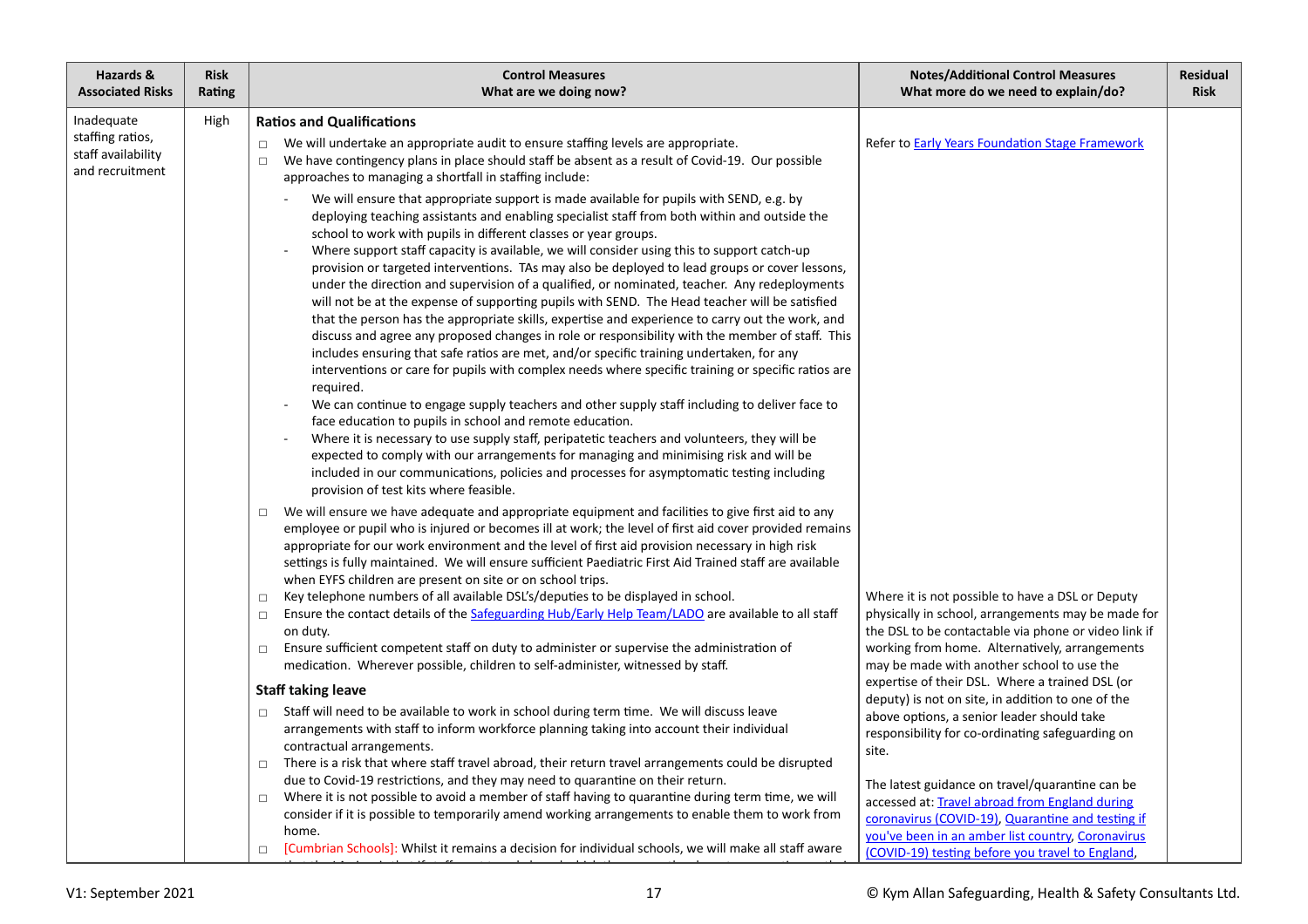| Hazards &<br><b>Associated Risks</b>                                             | <b>Risk</b><br>Rating | <b>Control Measures</b><br>What are we doing now?                                                                                                                                                                                                                                                                                                                                                                                                                                                                                                                                                                                                                                                                                                                                                                                                                                                                                                                                         | <b>Notes/Additional Control Measures</b><br>What more do we need to explain/do?                                                                                                          | Residual<br><b>Risk</b> |
|----------------------------------------------------------------------------------|-----------------------|-------------------------------------------------------------------------------------------------------------------------------------------------------------------------------------------------------------------------------------------------------------------------------------------------------------------------------------------------------------------------------------------------------------------------------------------------------------------------------------------------------------------------------------------------------------------------------------------------------------------------------------------------------------------------------------------------------------------------------------------------------------------------------------------------------------------------------------------------------------------------------------------------------------------------------------------------------------------------------------------|------------------------------------------------------------------------------------------------------------------------------------------------------------------------------------------|-------------------------|
| Visiting children<br>in their own<br>homes and<br>contact with<br>Covid-19 virus | High                  | Should we have a situation where a child requires a home visit such as in relation to safeguarding<br>$\Box$<br>concerns or delivery of the EHC Plan to pupils not attending school, we will consider and adhere to<br>guidance issued in Use of PPE in education, childcare and children's social care settings including<br>AGPs.                                                                                                                                                                                                                                                                                                                                                                                                                                                                                                                                                                                                                                                       | Refer to KAHSC model Covid-19 Home Visits Risk<br>Assessment                                                                                                                             |                         |
| Visitors & spread<br>of Covid-19 virus                                           | High                  | We will ensure that all visitors and key contractors are aware of the school's control measures and<br>$\Box$<br>ways of working.<br>As was the case pre-pandemic, access to contractors/external maintenance personnel should be by<br>$\Box$<br>appointment only and wherever possible, arranged after school, holidays or weekends.<br>We will:<br>$\Box$<br>continue to ask every visitor (over the age of 16) to 'check in' by scanning the NHS QR code<br>poster via their NHS Covid-19 app OR providing their name and telephone number (this can be<br>done in advance, e.g. via a pre-booking system) along with the date of entry;<br>keep a record of all staff working in school, their shift times and dates, and their contact<br>details;<br>keep these records of visitors and staff for 21 days and provide this information to NHS Test<br>and Trace, if requested.<br><b>Lettings</b>                                                                                  | Ensure Lorraine is aware of the need to continue<br>keeping visitor records.<br>Refer to Maintaining records to support NHS Test &<br><b>Trace</b>                                       |                         |
|                                                                                  |                       | We expect each organiser to have their own Covid-19 risk assessment in place which we are satisfied<br>$\Box$<br>with. This should include as a minimum the key elements of infection control (not attending or<br>going home if symptomatic or have had a positive test result for example; test and trace; hand/<br>respiratory hygiene; enhanced ventilation and cleaning). Hirers must also comply with our system of<br>controls which will be included within our 'Conditions of Hire'.                                                                                                                                                                                                                                                                                                                                                                                                                                                                                             | Refer to KAHSC model <b>Letting Arrangements</b>                                                                                                                                         |                         |
| Lack of wellbeing<br>management for<br>pupils and<br>families                    | High                  | Some pupils may be experiencing a variety of emotions in response to the coronavirus (Covid-19)<br>$\Box$<br>outbreak, such as anxiety, stress or low mood. This may particularly be the case for vulnerable<br>children, including those with a social worker and young carers. It is important to contextualise these<br>feelings as normal responses to an abnormal situation.<br>We will offer pastoral support to pupils who are self-isolating, shielding or who are vulnerable.<br>$\Box$<br>We will also provide more focused pastoral support for pupils' individual issues, drawing on external<br>$\Box$<br>support where necessary and possible.<br>Where there is a concern a child is in need or suffering or likely to suffer from harm, we (generally<br>$\Box$<br>led by the DSL or deputy) will follow our Child Protection Policy and Part 1 of Keeping children safe<br>in education and consider any referral to statutory services (and the police) as appropriate. | Refer to Promoting and supporting mental health<br>and wellbeing in schools and colleges and Mental<br><b>Health and Wellbeing Resources for Teachers &amp;</b><br><b>Teaching Staff</b> |                         |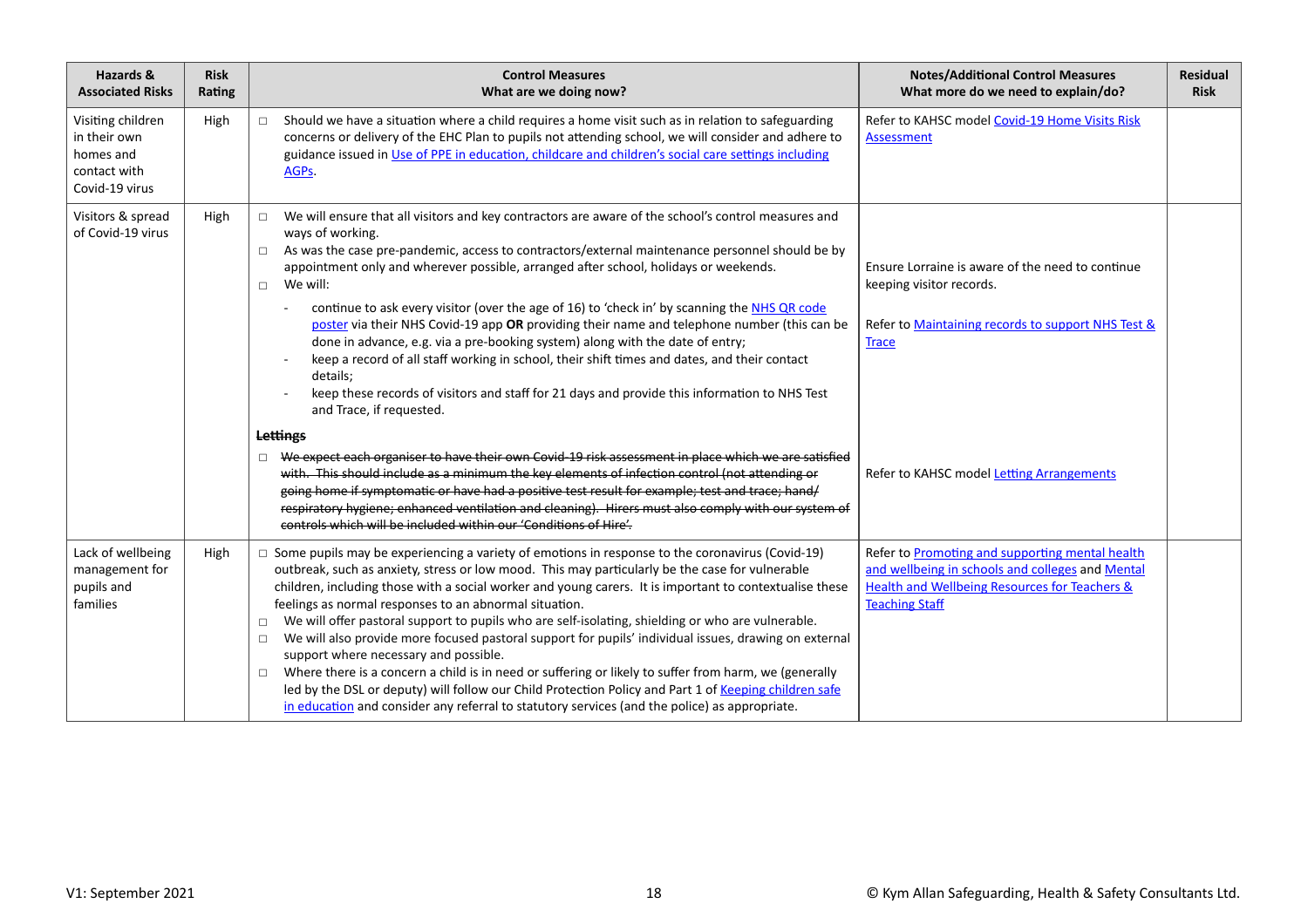| Hazards &<br><b>Associated Risks</b>                          | <b>Risk</b><br>Rating | <b>Control Measures</b><br>What are we doing now?                                                                                                                                                                                                                                                                                                                                                                                                                                                                                                                                                                                                                                                                                                                                                                                                                                                                                                                                                                                                                                                                                                                                                                                                                                                                                                                                                                      | <b>Notes/Additional Control Measures</b><br>What more do we need to explain/do?                                                                                                                                                                                                                                                                                                                        | Residual<br><b>Risk</b> |
|---------------------------------------------------------------|-----------------------|------------------------------------------------------------------------------------------------------------------------------------------------------------------------------------------------------------------------------------------------------------------------------------------------------------------------------------------------------------------------------------------------------------------------------------------------------------------------------------------------------------------------------------------------------------------------------------------------------------------------------------------------------------------------------------------------------------------------------------------------------------------------------------------------------------------------------------------------------------------------------------------------------------------------------------------------------------------------------------------------------------------------------------------------------------------------------------------------------------------------------------------------------------------------------------------------------------------------------------------------------------------------------------------------------------------------------------------------------------------------------------------------------------------------|--------------------------------------------------------------------------------------------------------------------------------------------------------------------------------------------------------------------------------------------------------------------------------------------------------------------------------------------------------------------------------------------------------|-------------------------|
| Lack of wellbeing<br>management for<br>staff                  | High                  | $\Box$ We will be conscious of the wellbeing of all staff, including senior leaders themselves, and the need<br>to implement flexible working practices in a way that promotes good work-life balance and supports<br>teachers and leaders.<br>We will monitor the wellbeing of people who are working from home or self-isolating and help them<br>$\Box$<br>stay connected to the rest of the workforce, especially if the majority of their colleagues are on-site.<br>We will keep in touch with off-site workers on their working arrangements including their welfare,<br>mental and physical health and personal security.<br>□ Where work-related issues present themselves, the HSE's published Stress Management Standards<br>will be followed. We will also review how we can support employees on broader issues, such as<br>bereavement support and general anxiety about the ongoing situation (e.g. by signing up for a formal<br>Employee Assistance Programme providing confidential telephone advice and counselling).                                                                                                                                                                                                                                                                                                                                                                               | Refer to extra mental health support for pupils and<br>teachers, NHS Every Mind Matters and DfE School<br>workload reduction toolkit<br><b>Education Support Partnership provides a free</b><br>helpline for school staff and targeted support for<br>mental health and wellbeing and the Frontline:<br>Wellbeing toolkit for educators brings together a<br>range of resources and support for staff. |                         |
| Inadequate<br>communications<br>with and training<br>of staff | High                  | We will provide clear, consistent and regular communication to improve understanding and<br>$\Box$<br>consistency of ways of working amongst staff and explain and agree any changes in working<br>arrangements, including those working from home.<br>We will ensure all staff are kept up to date with how safety measures are being implemented or<br>$\Box$<br>updated.<br>$\Box$ We will ensure ongoing engagement with staff, (including through trades unions or employee<br>representative groups) to monitor and understand any unforeseen impacts of changes to working<br>environments.<br>We will promote awareness and focus on the importance of mental health at times of uncertainty<br>$\Box$<br>(see above).                                                                                                                                                                                                                                                                                                                                                                                                                                                                                                                                                                                                                                                                                         |                                                                                                                                                                                                                                                                                                                                                                                                        |                         |
| Fire emergencies                                              | High                  | □ We will regularly review and where necessary, update the existing school Fire Risk Assessment and<br>Fire Safety Management Policy/Evacuation Plan.<br>$\Box$ We will ensure there are sufficient trained staff on duty e.g. sufficient fire wardens to cover the site<br>to enable sweeps of all areas to be carried out and to ensure full evacuation of the building -<br>particularly important if staff are required to self-isolate.<br>$\Box$ We will assess the suitability of Personal Emergency Evacuation Plans (PEEPs) – especially if previous<br>role holders are no longer available to continue e.g., they may be required to self-isolate.<br>The use of portable heaters will be avoided where possible. However, where it is necessary to use<br>$\Box$<br>these, we will ensure suitable controls are implemented and include within the existing Fire Risk<br>Assessment.<br>$\Box$ Propping open doors by any other means other than proprietary hold open devices triggered by the<br>fire alarm is not permitted.<br>$\Box$ We will consider the closing of windows should the fire alarm activate. Because of the need for<br>increased ventilation in the school during the Covid-19 pandemic, there may not be time to close all<br>windows prior to evacuation. This situation is only permissible where to close all the windows would<br>result in increased risk to staff and pupils. | Refer to advice on Fire safety in new and existing<br>school buildings                                                                                                                                                                                                                                                                                                                                 |                         |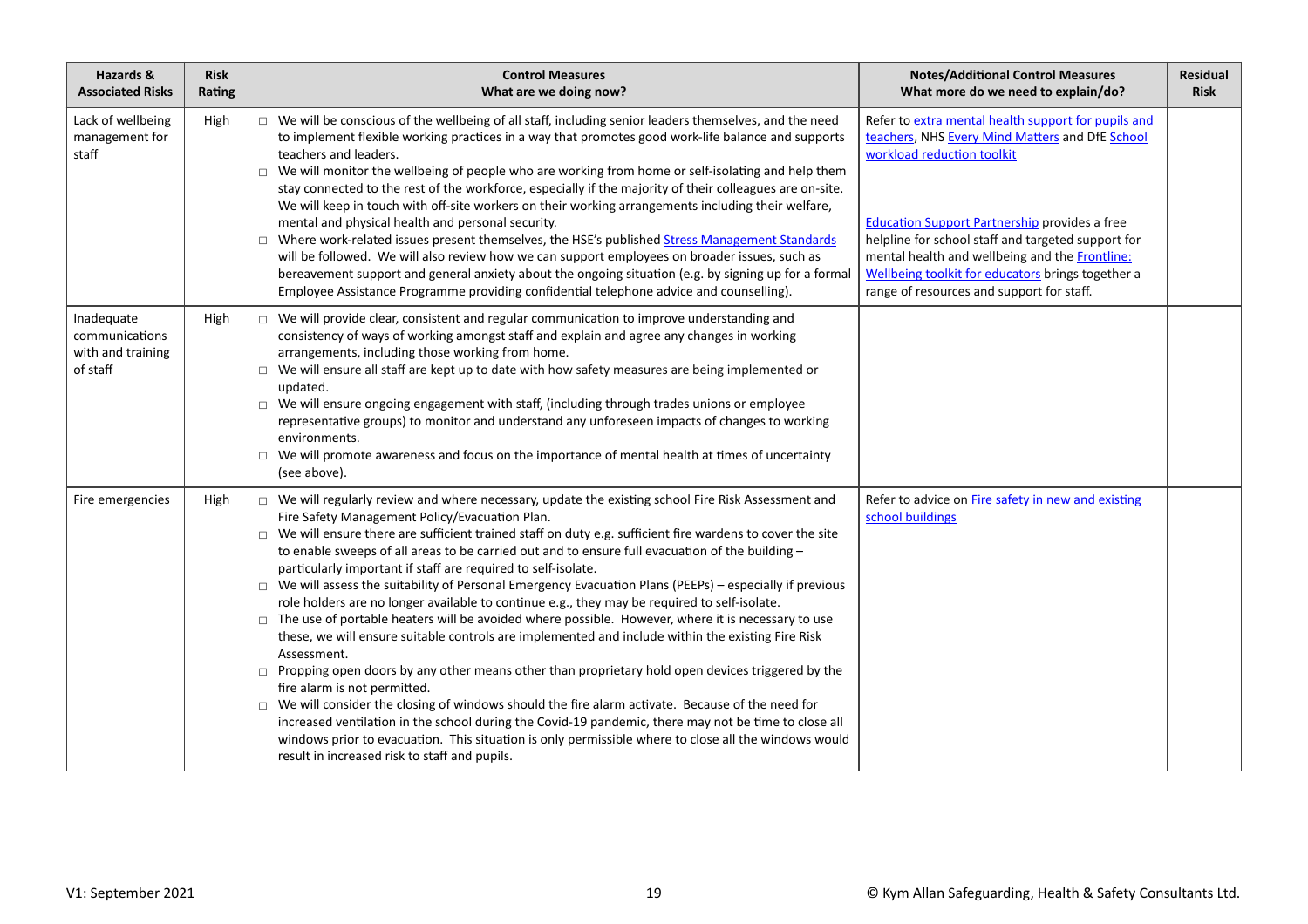| Hazards &                                    | <b>Risk</b> | <b>Control Measures</b>                                                                                                                                                                                                                                                                                                                                                                                                                                                                                                                                                              | <b>Notes/Additional Control Measures</b>                                                            | Residual    |
|----------------------------------------------|-------------|--------------------------------------------------------------------------------------------------------------------------------------------------------------------------------------------------------------------------------------------------------------------------------------------------------------------------------------------------------------------------------------------------------------------------------------------------------------------------------------------------------------------------------------------------------------------------------------|-----------------------------------------------------------------------------------------------------|-------------|
| <b>Associated Risks</b>                      | Rating      | What are we doing now?                                                                                                                                                                                                                                                                                                                                                                                                                                                                                                                                                               | What more do we need to explain/do?                                                                 | <b>Risk</b> |
| Lack of building/<br>property<br>maintenance | High        | All routine external and in-house monitoring, testing and inspection will continue as normal including:<br>Routine in-house health & safety inspections;<br>External and in-house maintenance of fire safety equipment and systems;<br>Ongoing external and in-house hot and cold water safety (legionella) monitoring, maintenance and<br>testing;<br>In-house monitoring of asbestos containing materials;<br>External and in-house monitoring, testing and maintenance of all other systems and equipment in<br>line with statutory requirements and manufacturer's instructions. | Refer to CIBSE: emerging from lockdown and HSE:<br>Legionella Risks during the Coronavirus Outbreak |             |